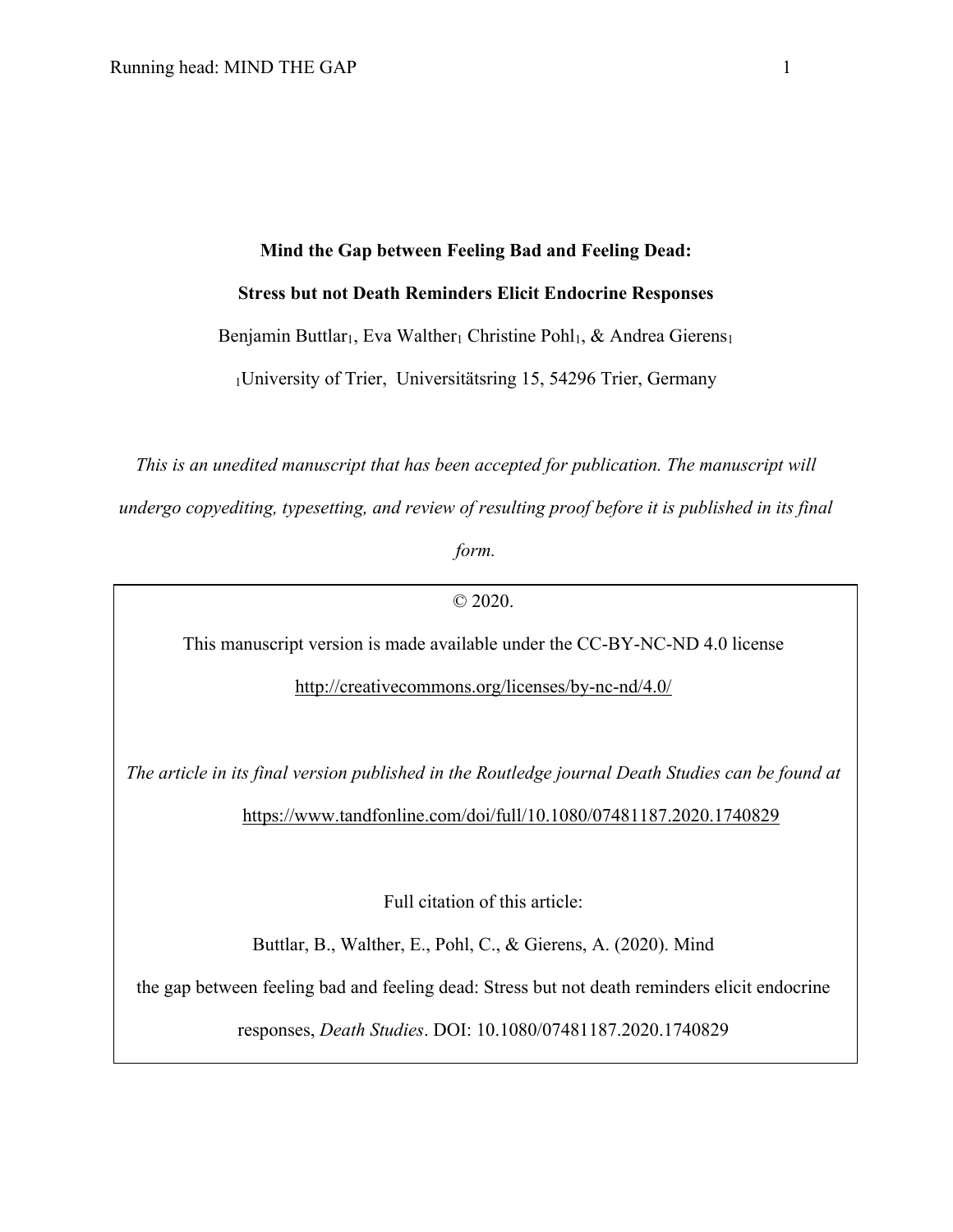## Abstract

Stressors and mortality salience share considerable conceptual overlap. Thus, we examined the impact of a standard mortality salience and a standard stress manipulation on the activation of the sympathetic nervous system and the hypothalamic-pituitary-adrenal axis via endocrine measures of stress; a neutral control condition completed the design. The results revealed that stress elicits increased salivary α-amylase and salivary cortisol reactions; however, no endocrine reactions were found in the mortality salience and the control conditions. To the contrary, we did not find any differences regarding positive and negative affect between any conditions. Implications for social and health psychology are being discussed.

*Key Words:* stress, threat, mortality salience, salivary α-amylase, salivary cortisol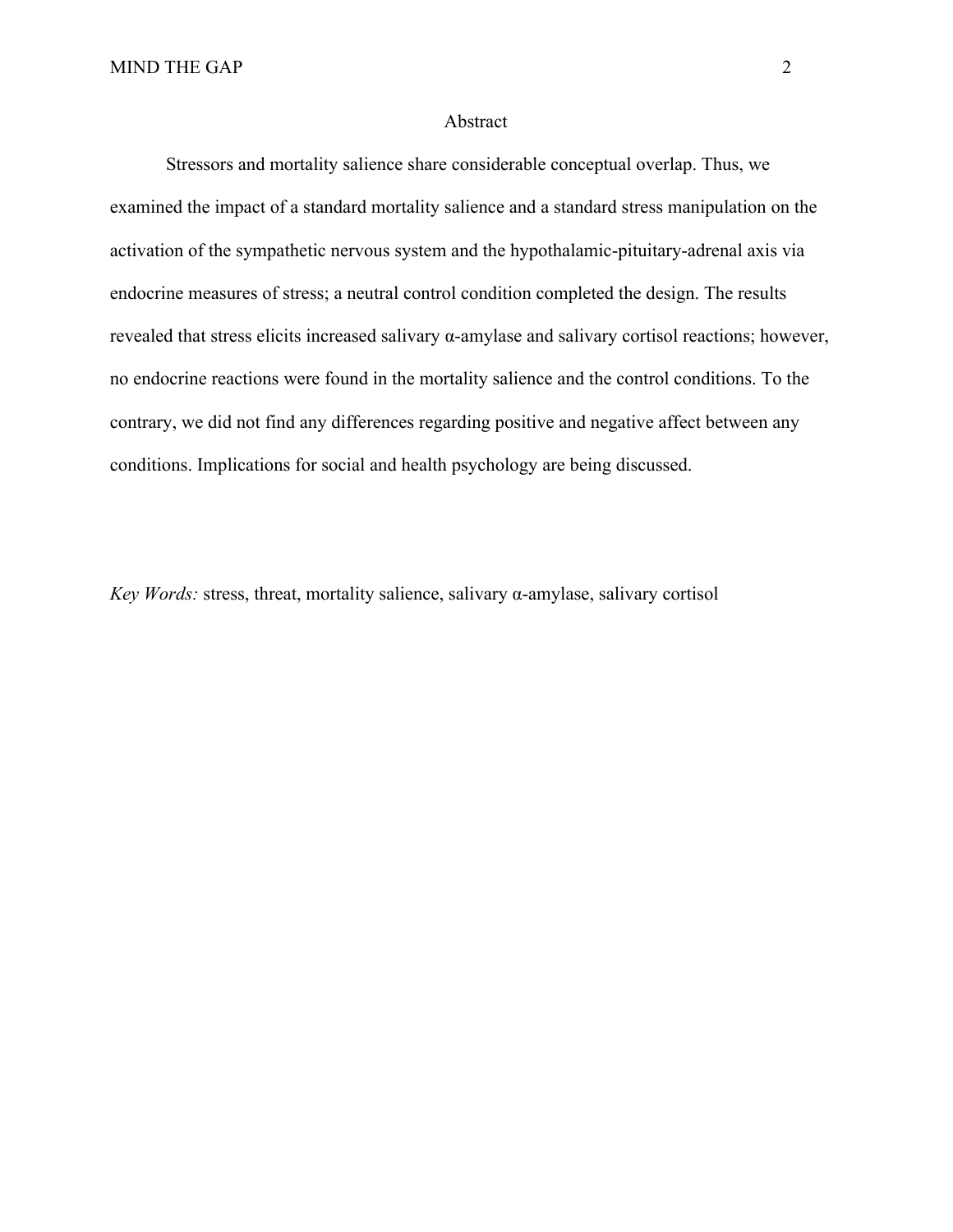# **Mind the Gap Between Feeling Bad and Dead: Stress but not Death Reminders Elicit Endocrine Responses**

The question of how people deal with existential threat is as old as psychology, but experimental research on this topic was missing for a long time. However, after *9/11* and with increasing terrorism awareness in the Western world, existential threat research increased. This rise was closely related to the development of the terror management theory thirty years ago (TMT; Pyszczynski, Solomon, & Greenberg, 2015). TMT did not only offer explanations why awareness of the own mortality (mortality salience; MS) leads to particular psychological reactions but also provided an experimental paradigm allowing to investigate this topic. Derived from the work of the anthropologist Ernest Becker (e.g., Becker, 1973), TMT posits that if humans become aware of the inevitability of their own demise (i.e., mortality salience), this gives rise to the potential of paralyzing anxiety. This anxiety leads to a variety of specific coping mechanisms—like world-view defenses—by which people try to achieve symbolic immortality.

The core idea of TMT, that people feel threatened by environmental factors and try to cope with them in more or less specific ways, shares substantial overlap with a different and hitherto nearly unrelated psychological domain: stress research. In fact, stress research posits that all organisms strive for a life in homeostatic balance. This balance is continuously challenged throughout life and may be disturbed by extrinsic threats that are called stressors (Chrousos & Gold, 1992). Subsequent to these feelings of stress, individuals try to adapt and reestablish homeostasis by a variety of different coping mechanisms.

Albeit being grounded in different research traditions, similarities between both TMT and stress research are manifold. For example, "stress is assumed to occur whenever a demand exceeds the regulatory capacity of an organism, particularly in situations that are unpredictable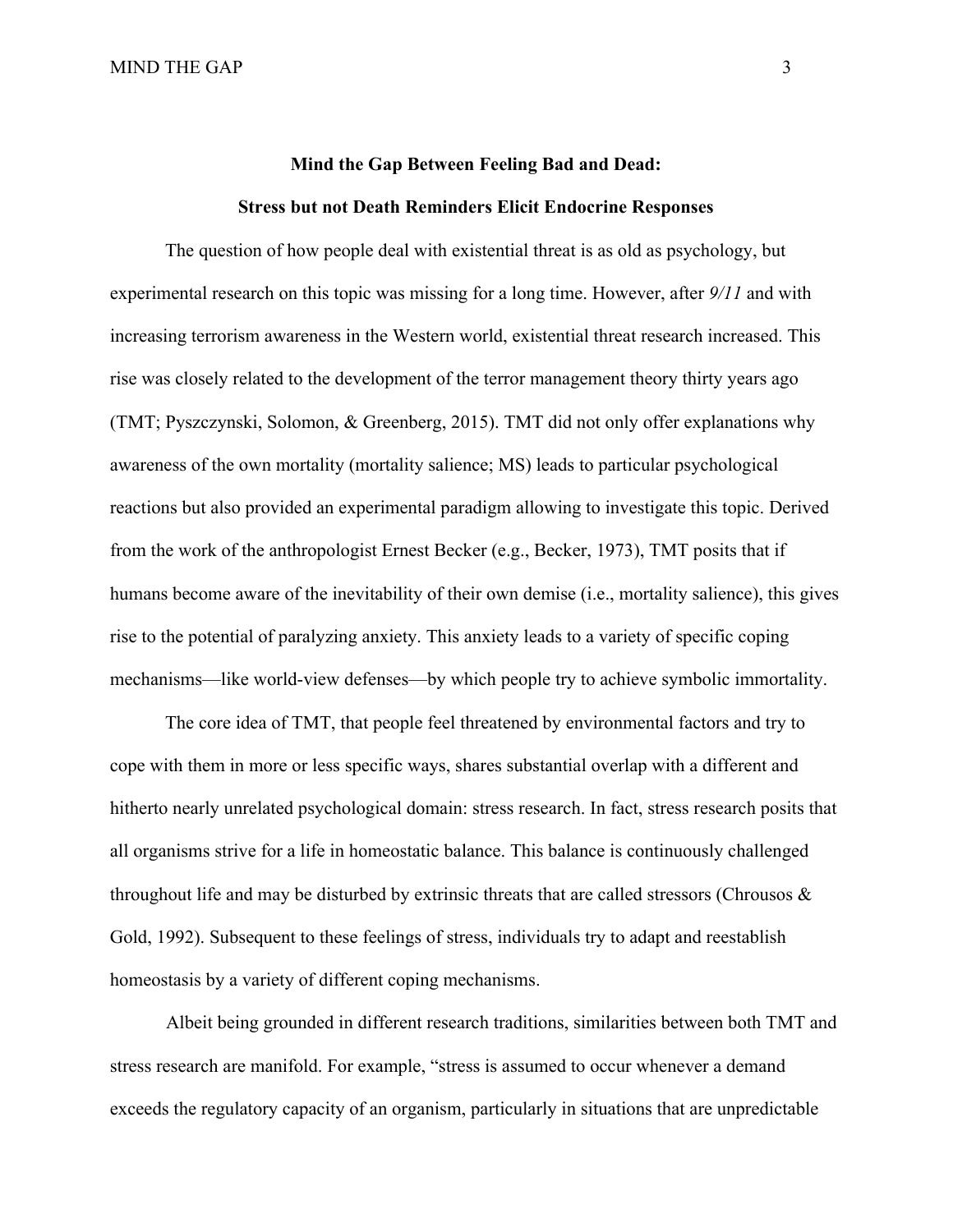and uncontrollable" (Starcke & Brandt, 2012, p. 1232). This assumption is backed up by many studies showing that the effects of stress inductions are highest if the stressor is perceived as uncontrollable (Dickerson & Kemeny, 2004). Similarly, MS inductions are more effective if individuals do not perceive their demise as controllable (e.g., Fritsche, Jonas, & Fankhänel, 2008). Thus, the (un-)controllability of an event is an important boundary condition for the effectiveness of stressors and threats. Further similarities between stressors and threat become evident by looking at the coping behavior. For example, Arndt et al. (2013) demonstrated that MS leads to an intensification of smoking behavior comparable to the intensification of smoking behavior following stress inductions (McKee et al., 2011).

Despite these similarities there are also differences with respect to the assumed processes underlying threatening events and subsequent behavioral reactions. Whereas TMT assumes that mostly cognitive and affective reactions follow external hazards (i.e., world-view defense based on potential for anxiety; Pyszczynski et al., 2015), stress research makes highly specific assumptions about psychophysiological reactions following stress, including a highly adaptive endocrine response (Chrousos & Gold, 1992). Thus, besides physiological measures (like heart rate variability or blood pressure; e.g., Vrijkotte, van Doornen, & Geus, 2000), endocrine parameters are commonly used in stress studies to measure the activation of the sympathetic nervous system (SNS) and of the hypothalamic–pituitary–adrenal axis (HPA axis). The activations of the SNS—measured via salivary α-amylase (sAA; e.g., Nater & Rohleder, 2009) and the HPA axis—measured via salivary cortisol (e.g., Dickerson & Kemeny, 2004)—are crucial to cope with stressful events. In an attempt to bridge between these research traditions, Tritt, Inzlicht, and Harmon-Jones (2012) "suggest that priming participants to ponder their own mortality creates feelings of uncertainty about their goals and to their future. Such feelings of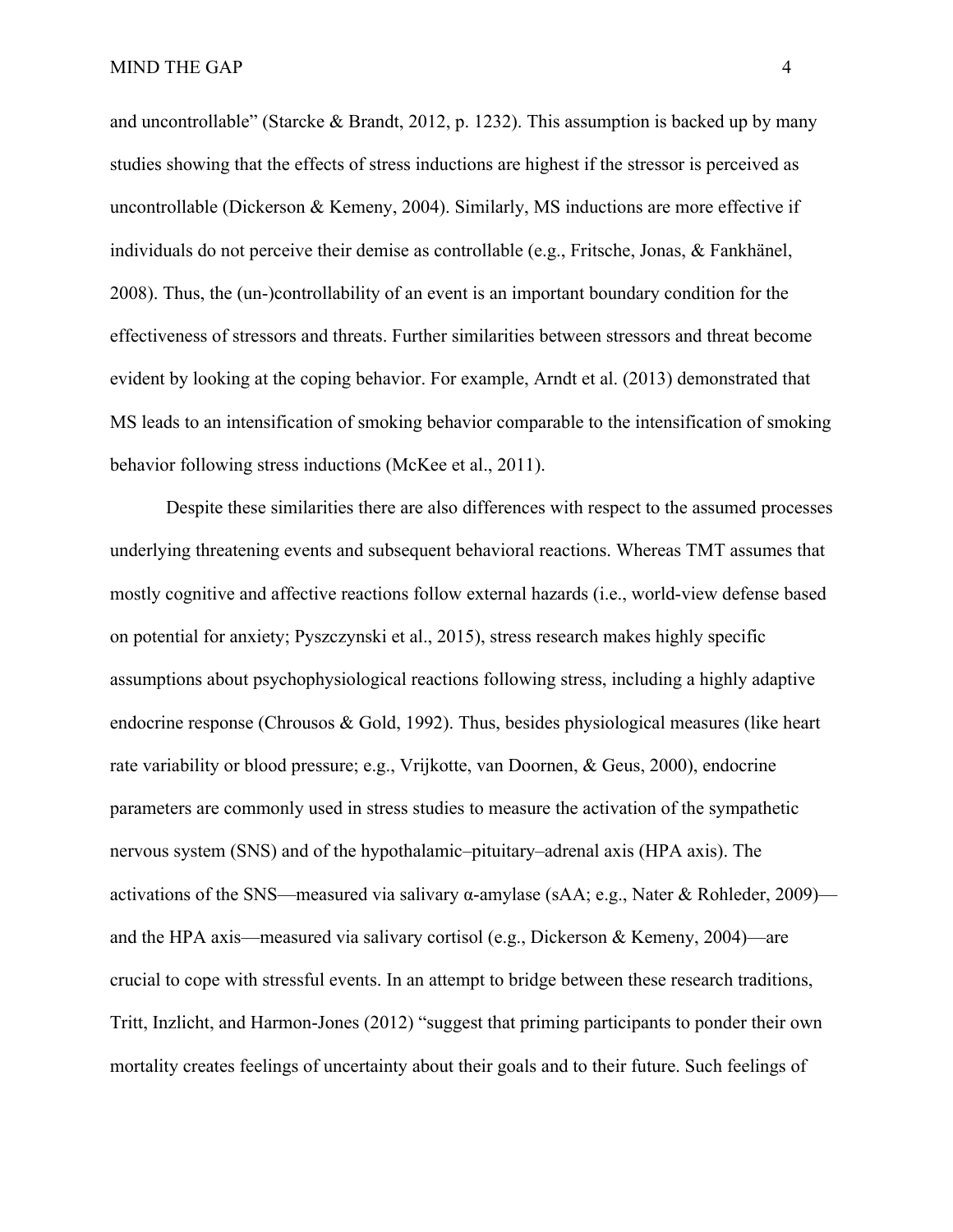uncertainty signal an orientating response […] and associated release of noradrenaline, cortisol, and other stress hormones […]" (p. 724).

Interestingly, however, it is widely unknown whether these stress reactions are actually related to MS, because in thirty years of TMT research, studies focused mostly on the affective and cognitive reactions towards MS (Pyszczynski et al., 2015). That is, to the best of our knowledge, only one study addressed the question of whether physiological stress parameters (i.e., pulse rate, pulse volume and skin resistance) are related to MS inductions (Rosenblatt, Greenberg, Solomon, Pyszczynski, & Lyon, 1989)—finding no differences between a MS and a control condition. Even more striking, there seems to be no research addressing MS and endocrine parameters like cortisol and sAA. Thus, an investigation addressing the influence of MS on endocrine parameters would not only help to deepen the understanding of the biological side of death anxiety, but would also help to determine differences and similarities of stress and MS on a theoretical level.

In the present study, we therefore aimed to elucidate the relation between stress and existential threat by investigating the impact of a standard MS manipulation (Rosenblatt et al., 1989)—in comparison to a standard stress manipulation (Schwabe, Haddad, & Schächinger, 2008)—on the activation of the SNS and the HPA axis. Whereas SNS activation is considered to be a first-wave response that is elicited rapidly, the activation of the HPA axis is considered to be a second-wave response that is elicited rather slowly (Charmandari, Tsigos, & Chrousos, 2005). To examine these first- and second-wave reactions, we therefore assessed sAA and salivary cortisol, respectively. By doing so, we hope to improve our understanding of how MS affects the endocrine system and to clarify how MS is related to stress on a psychophysiological level. Please note that materials, data, and the analysis script for this study are available on https://osf.io/8enqh/.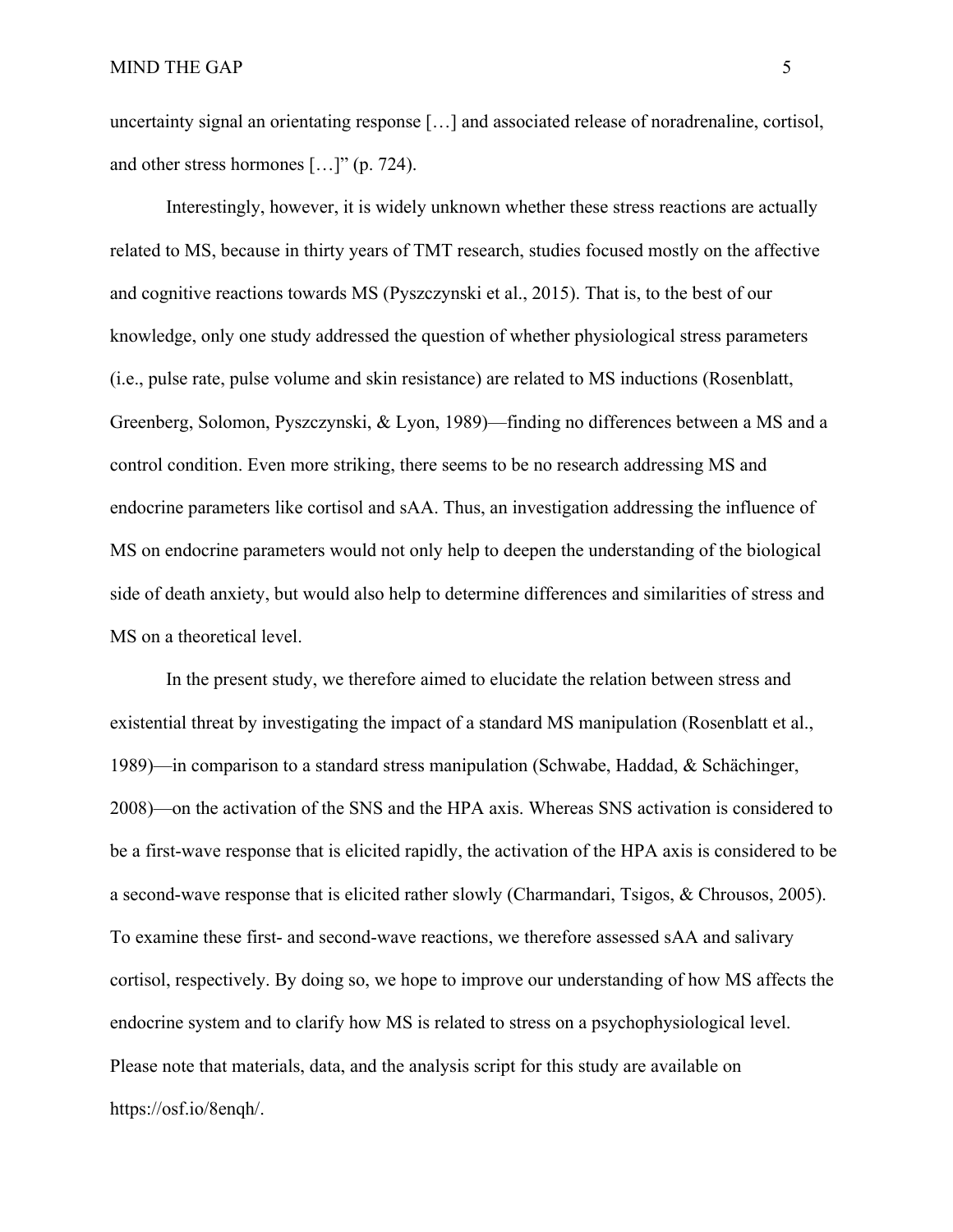#### **Method**

#### **Participants and Design**

Thirty-six male participants ( $M_{\text{Age}} = 24.9$ , age range = 19–32) participated in the study. Participants were recruited at the local university via email distribution lists and posters at the university. In order to participate, certain criteria (male, no physical, mental or chronic illnesses; no regular tobacco, alcohol or drug use; body mass index below 27) had to be met, because these variables were shown to influence cortisol levels in prior studies (for a review see Kudielka, Hellhammer, & Wüst, 2009). These inclusion criteria were queried by telephone screenings prior to the start of the investigation. During these screenings participants were scheduled for three sessions and informed that 90 minutes before their appointments strenuous physical activities, the consumption of liquids, except for water, and food should be avoided. At the end of their last session participants received 40  $\epsilon$  or course credits for their participation.<sup>1</sup>

The study was conducted in a 3 (condition: MS vs. control vs. stress) x 7 (time of measurement) within-participants design. To avoid sequence effects, the order of conditions was counterbalanced, while participants were randomly distributed to these different orders. We sampled N = 36 participants to achieve a power of  $1-\beta \geq .95$  for detecting a medium sized effect or bigger ( $d \ge 0.5$ ). All data analyses were conducted after the a priori determined sample size was reached. We report all measures, manipulations and exclusions.

## **Materials and Procedure**

The study was conducted between 1 and 6 p.m. in order to minimize fluctuations in cortisol levels induced by the circadian rhythm of cortisol (Kudielka et al., 2009). During their first appointment, participants received a general information sheet concerning contents of the study. They had to confirm that they fully understood the given information. It was emphasized that it was possible to quit the experiment any time without any disadvantages. After signing the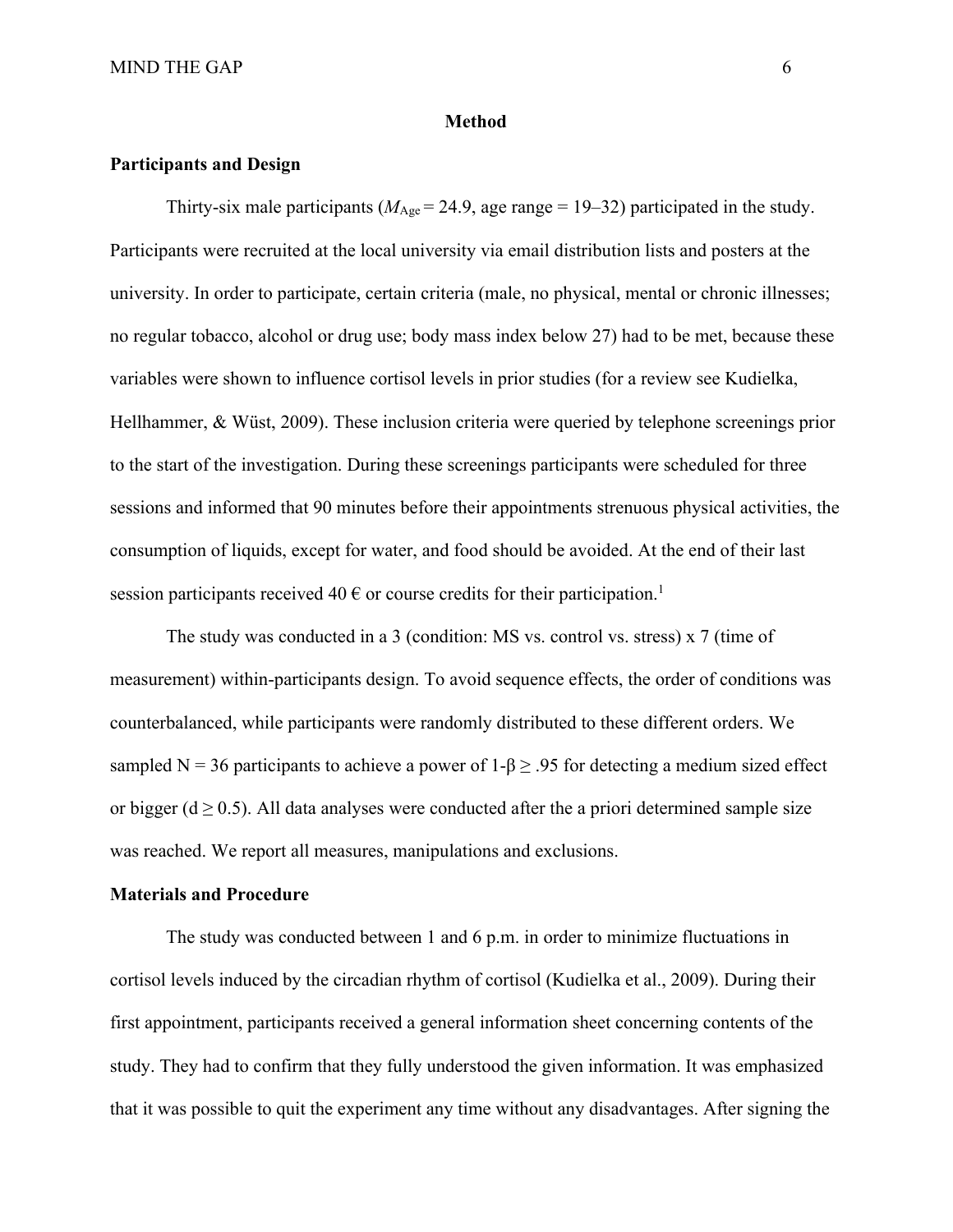agreement to participate, the first session started. All sessions were identical except for different manipulations and audiobooks (see below).

Sessions lasted approximately 75 minutes: Each session started with a questionnaire to assess food, drink, alcohol, tobacco and drug consumption in the hours prior to data collection as well as sport activity the day before; participants were rescheduled if the criteria for participation were not met. After that, the experimenter described how to give a saliva sample, and the first saliva sample was collected (Baseline). Subsequently, one of the experimental manipulation was conducted and participants were asked exactly 7 minutes after the Baseline to provide the second sample (Time 1). Afterwards, participants were seated in front of a computer and asked to put headphones on. Further instructions were provided via the headphones or the computer screen using E-Prime 2.0 (Psychology Software Tools, Pittsburgh, PA).

In order to conduct the study like a prototypical MS experiment (Burke, Martens, & Faucher, 2010), participants completed two filler questionnaires after the manipulations. The most common delay questionnaire in TMT research is the Positive and Negative Affect Scale (PANAS, Watson, Clark, & Tellegen, 1988) which queries participants about their present mood with 10 positive and 10 negative mood items. In addition to the PANAS, we decided to include a second filler survey: the Need for Cognitive Closure Scale (NCC; Webster & Kruglanksi, 1994). The German version of the questionnaire consists of 16 items which measure the motivation to seek certainty (Schlink & Walther, 2007). Because stress and MS reactions have both been linked to uncertainty (Monat, Averill, & Lazarus, 1972; Van den Bos, 2009), the NCC was administered as an innocuous questionnaire in order to investigate if physiological responses to stress and MS might be accompanied by a heightened need to achieve cognitive closure.

Subsequent to the delay tasks, we decided not to include any measures on psychological coping behavior (i.e., world-view consistent behavior), in order to avoid any buffering effects of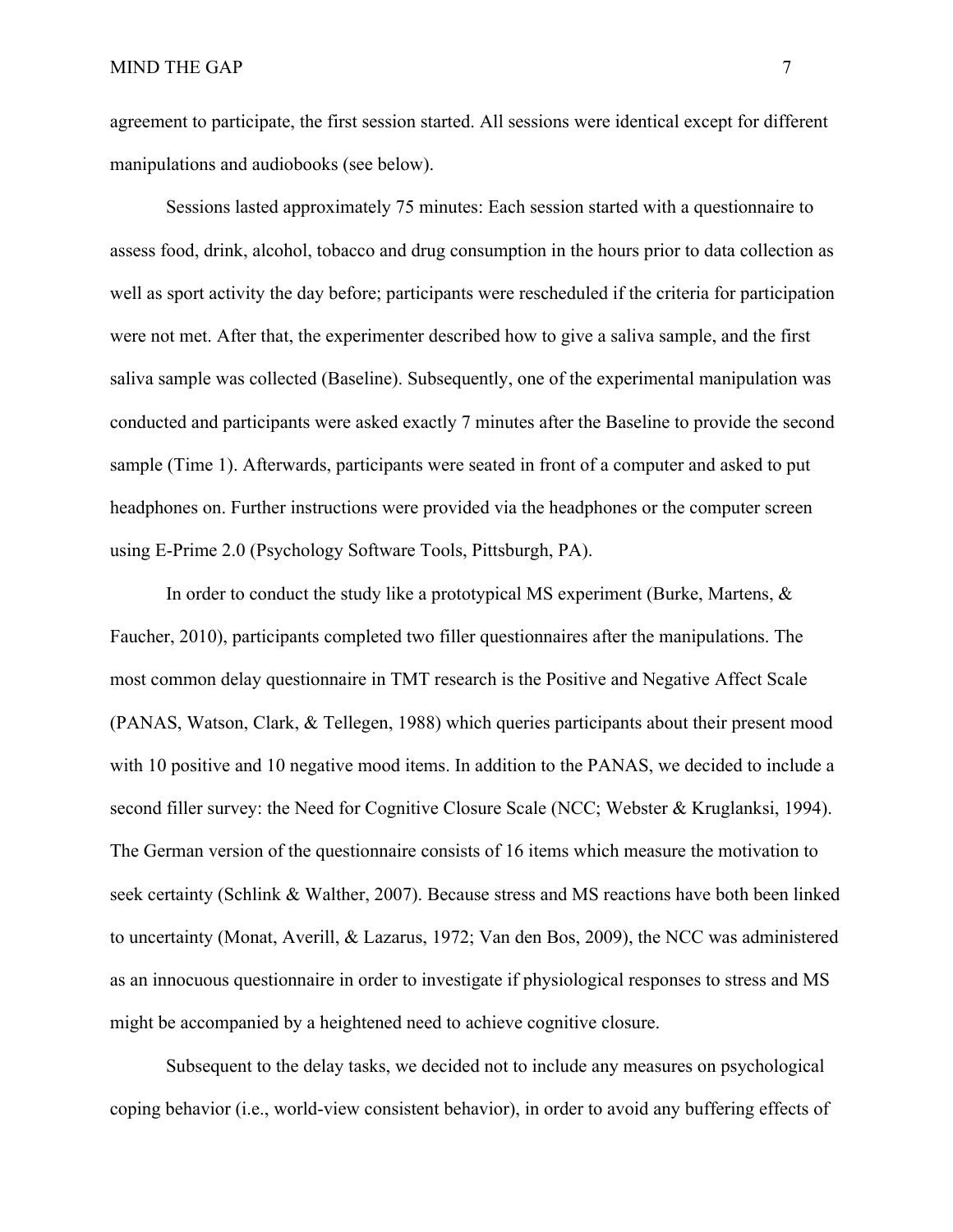these behaviors that possibly might influence physiological responses. Thus, after finishing the questionnaires participants waited for a request to provide the next saliva sample (Time 2) which was prompted exactly 10 minutes after Time 1.

Thereafter, participants listened to one of three different audio books about German landscapes. The order of the presentation of audiobooks was counterbalanced across participants and experimental conditions. By choosing and editing these audiobooks, we were able to avoid arousal inducing contents and topics which might relate to threats during the waiting period. The audiobooks were interrupted after another 10 (Time 3), 25 (Time 4), 40 (Time 5), 55 (Time 6) minutes in order to prompt the participant to provide another saliva sample and were continued after the collection of each sample except for Time 6. In session one and two participants were thanked and reminded of their next appointment. In session three, participants were additionally asked about their religiosity and afterlife beliefs following Time 6; then, participants were debriefed and received money or a course credit.

*Experimental Manipulations.* The Mortality Attitudes Personality Survey (Rosenblatt et al., 1989) was used which is the most common MS manipulation used in TMT research (Burke et al., 2010). In this survey participants were asked to "Please briefly describe the emotions that the thought of your own death arouses in you." and to "Jot down, as specifically as you can, what you think will happen to you when you physically die and once you are physically dead.". In the control condition, the participants were asked the same questions but with regard to watching television. The questionnaire was administered in a paper and pencil version and participants were given six minutes to answer these questions.

For the stress control condition, the socially evaluated cold pressor test (SECPT) was used which has been shown to reliably activate the HPA axis and the SNS (Schwabe et al., 2008). During the SECPT, participants were asked to put their dominant arm into cold water  $(0-2^{\circ}C)$  for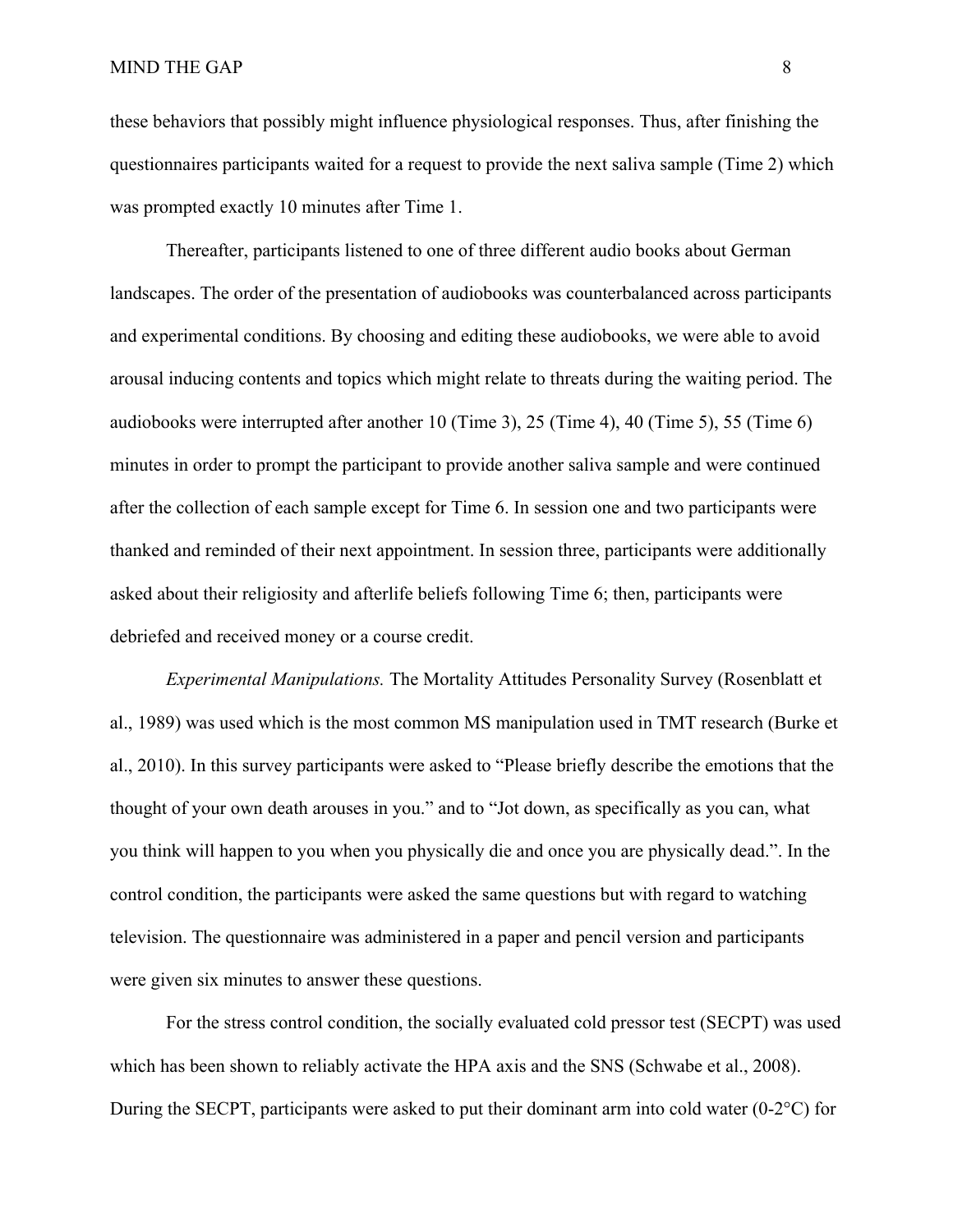a maximum of three minutes. They were informed, however, that they could take their arm out of the water at any time if they could not tolerate the pain anymore. Additionally, participants were told not to move and to look directly into a camera which would ostensibly record their facial expressions. While doing so, they were observed by an unfamiliar experimenter of the opposite sex who would remind them not to move or look in another direction if necessary. Due to this socially evaluative component, the SECPT has been proven to elicit the SNS and HPA axis reliably; conversely, a mere pain exposure by immersing the arm into cold water does not elicit the HPA axis (Schwabe et al., 2008). Before the SECPT was carried out, participants were given information and a consent form. Including the following preparations (seating of the participant, putting up the camera, time it takes participants to dry themselves), the SECPT took approximately six minutes. Thus, we were able to match the duration of all manipulations.

*Measures.*In order to assess salivary cortisol and sAA, samples were collected with the 'Salivette Cortisol' collection device (Sarstedt Inc., Nümbrecht, Germany), and subsequent to the experiment samples were stored in a -20°C freezer. A time-resolved fluorescence immunoassay was used (Dressendörfer, Kirschbaum, Rohde, Stahl, & Strasburger, 1992) in order to determine cortisol levels. The intra-assay coefficient of variation was between 4.0% and 6.7%, and the corresponding inter-assay coefficients of variation were between 7.1% and 9.0%. Concentration of sAA was assessed with a chromogenic assay, using 2-Chloro-4-nitrophenyl-a-D-maltotrioside as a substrate (Lorentz, Gütschow, & Renner, 1999). The intra-assay coefficient of variation was between 3.5% and 6.3%, and the corresponding inter-assay coefficients of variation were between 5.5% and 7.6%.

## **Results**

Because some samples didn't provide enough saliva, the assessment of salivary cortisol and/or sAA was not possible for all times of measurements for some participants. Consequently,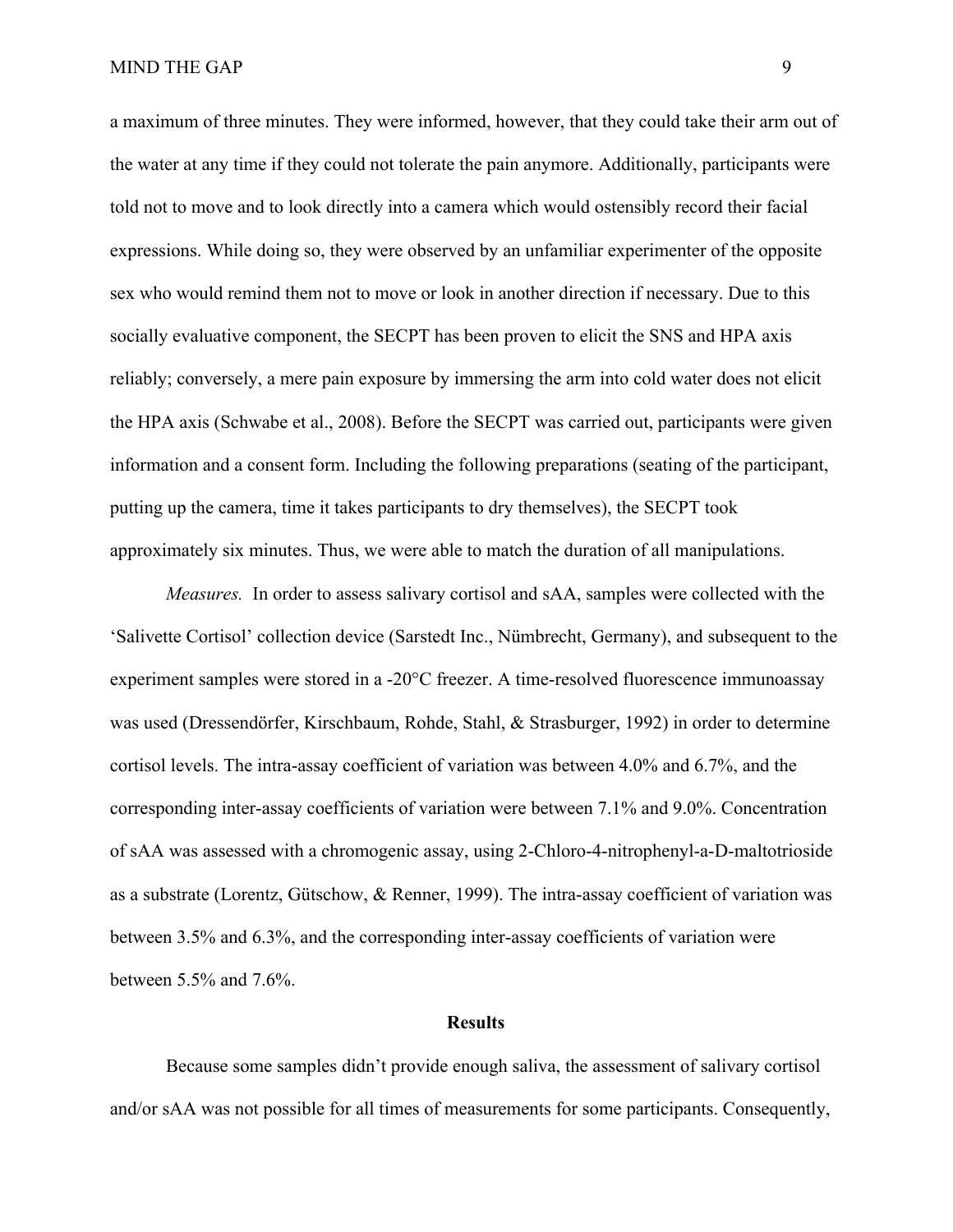the data of these participants could not be analyzed (Cortisol: 4; sAA: 2). In addition, we had technical issues with E-Prime 2.0 in five sessions; thus, questionnaire data is not available for these sessions. We therefore report the resulting N for each analysis. Please note that we will use the Greenhouse-Geisser correction for the following analysis and report ε- and corrected *p*-values if Mauchly's test indicates a violation of the assumption of sphericity. Note that the endocrine parameters were not normally distributed, however, the results pattern stays stable when log transformed. Thus, the untransformed data is being presented for the sake of interpretability.

## **Cortisol**

In order to test whether MS affects levels of salivary cortisol we conducted a 3 (condition: MS vs. control vs. stress) x 7 (time of measurement) repeated measures ANOVA (*N* = 32). The analysis revealed a significant main effect for time of measurement,  $F(6, 186) = 17.87$ ,  $\varepsilon = .35$ , *p*  $< .001$ ,  $\eta^2 = .37$  and for our manipulation,  $F(2, 62) = 13.17$ ,  $\varepsilon = .65$ ,  $p < .001$ ,  $\eta^2 = .30$ . Importantly, these effects were qualified by the significant interaction of both factors, *F*(12, 372)  $= 16.77$ ,  $\varepsilon = .16$ ,  $p < .001$ ,  $\eta^2 = .35$  (see Figure 1). That is, in the stress control condition participants showed higher cortisol levels dependent on the time of measurement. For further investigation of this interaction, pairwise comparisons (adjusted Bonferroni) were conducted. Higher cortisol levels in the stress condition, compared to the control and MS conditions, were found at Time 2, Time 3, Time 4, Time 5 and Time 6 (all *p*s < .043). Levels of salivary cortisol did not differ at any point of time between the control and MS condition (see Table A1 for detailed descriptive statistics).

[Insert Figure 1 near here]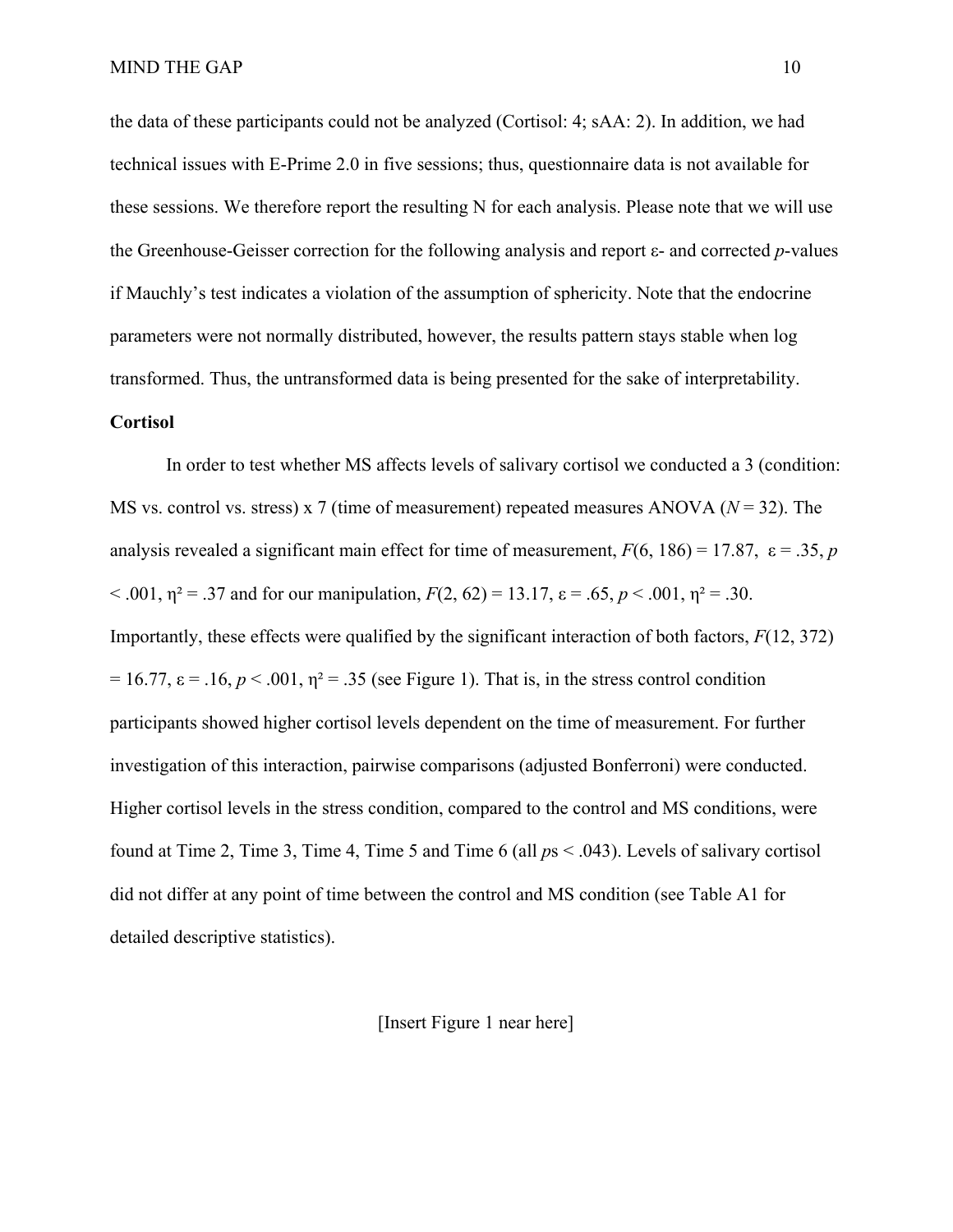## **α-amylase**

For sAA, the measurement directly after the manipulation is the most crucial, because sAA is released fast during the first-wave SNS response. Therefore, a 3 (condition: MS vs. control vs. stress) x 2 (time of measurement) repeated measures ANOVA was conducted looking at Baseline and Time 1 ( $N = 34$ ). This analysis revealed a significant main effect for time  $F(1, 33)$  $= 8.98$ ,  $p = .005$ ,  $\eta^2 = .21$  and revealed a significant two way interaction between time and condition,  $F(2, 66) = 3.27$ ,  $p = .039$ ,  $\eta^2 = .09$  (see Figure 2). Pairwise comparisons (adjusted Bonferroni) revealed a significant decrease of sAA in the control (Baseline: *M* = 159.98; *SD* = 119.22; Time 1:  $M = 118.96$ ;  $SD = 76.66$ ;  $p = .007$ ) and the MS conditions (Baseline:  $M =$ 135.26; *SD* = 98.74; Time 1: *M* = 104.23; *SD* = 59.45; *p* = .006) from Baseline to Time 1, but not in the stress control condition (Baseline:  $M = 141.27$ ;  $SD = 95.33$ ; Time 1:  $M = 130.92$ ;  $SD =$ 82.99;  $p = 0.256$ ). There was no significant main effect for condition  $F(2, 66) = 1.97$ ,  $p = 0.148$ ,  $p^2 = 0.148$  $= .06.$ 

## [Insert Figure 2 near here]

### **Questionnaires**

In three separate one-way repeated measure ANOVAs, we analyzed the impact of the different conditions on the delay questionnares  $(N = 31)$ . Consistent with the TMT literature (Pyszczynski et al., 2015), neither positive affect (*F*(2, 60) = 1.07, *p* = .351, η² = .03) nor negative affect  $(F(2, 60) = 0.94, \varepsilon = .81, p = .380, \eta^2 = .03)$  yielded significant effects for the PANAS subscales if the MS condition (positive:  $M = 23.31$ ;  $SD = 27.80$ ; negative:  $M = -61.76$ ;  $SD = 32.00$ ) was compared with the control condition (positive:  $M = 22.56$ ;  $SD = 30.82$ ; negative:  $M = -56.76$ ; *SD* = 40.11). Surprisingly, however, there was also no observable difference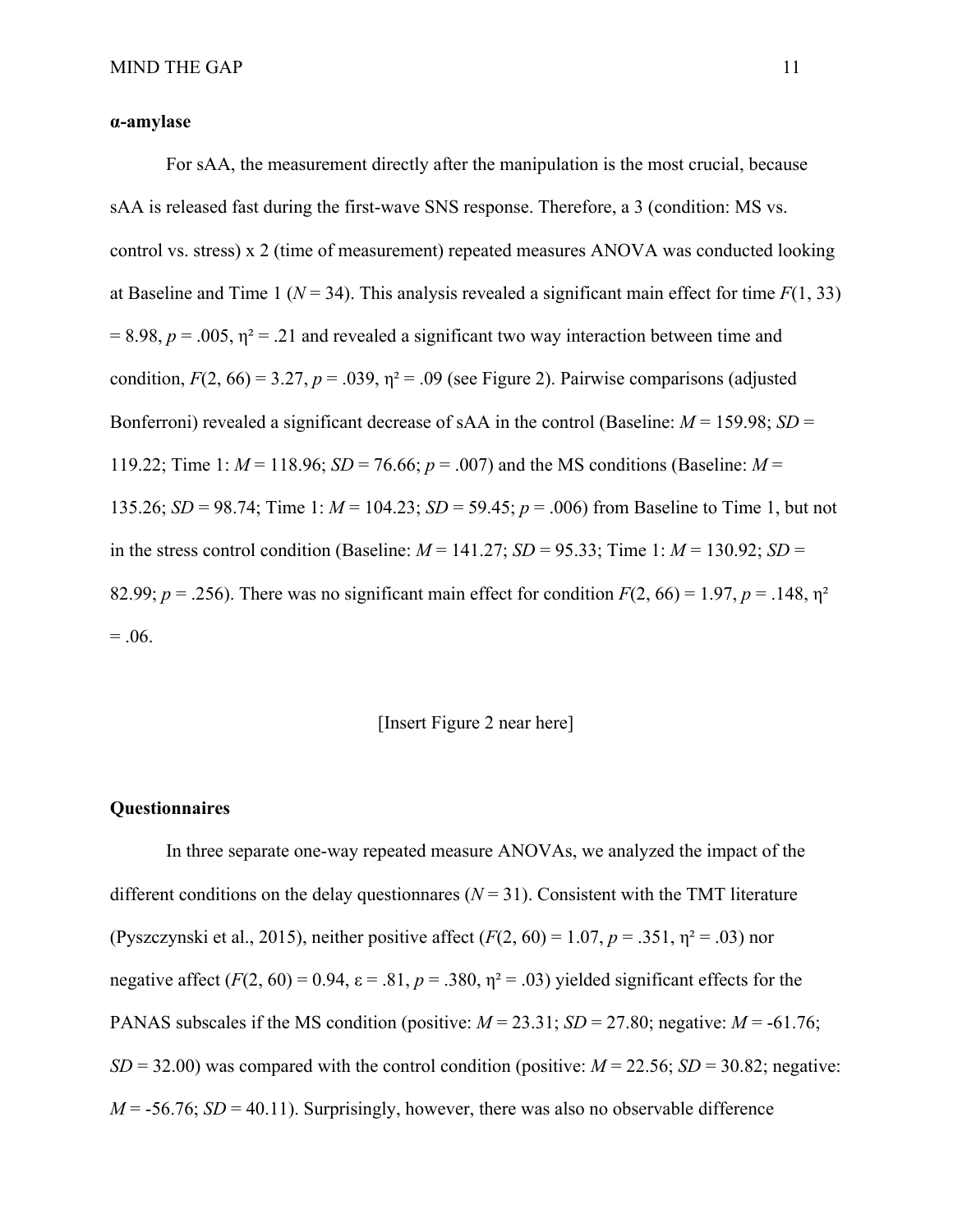regarding the stress condition (positive:  $M = 27.81$ ;  $SD = 23.09$ ; negative:  $M = -62.34$ ;  $SD =$ 26.73). In addition, we did not find an effect on the NCC scale,  $F(2, 60) = 0.5$ ,  $p = .612$ ,  $p^2 = .02$ (MS: *M* = -5.15; *SD* = 26.10; Control: *M* = -6.52; *SD* = 24.47; Stress: *M* = -7.50; *SD* = 27.27).

#### **Discussion**

In the present research, we compared the effects of death reminders and stress on endocrine reactions in a sample of male participants. Despite manifold similarities between stressors and threat on a conceptual level, our results indicate that thinking about one's own demise does not affect the endocrine system: Our findings suggest that a standard MS manipulation (Rosenblatt et al., 1989) was not sufficient to activate the HPA axis and to elicit cortisol reactions. In the stress condition, however, the typical pattern of stress response with a peak in cortisol after 20 minutes was observed. Consistent with the data on salivary cortisol, we showed that a significant drop-off in sAA occurred in the MS and control conditions—but not in the stress condition. This indicates that, in comparison with the stress manipulation, the induction of MS is not sufficient to activate the SNS. Furthermore, in comparison with the control condition, the MS manipulation did not yield greater endocrine responses. Importantly, the different manipulations did not elicit affect differentially. Due to this divergence, we conclude that the Mortality Attitudes Personality Survey (Rosenblatt et al., 1989) as a mortality reminder does not seem to be sufficient to elicit endocrine reactions via the HPA axis and the SNS.

Regarding social psychology theorizing, it remains in question why such abstract death reminders might not elicit endocrine responses—at least in comparison to the control condition. Although the Mortality Attitudes Personality Survey is rather abstract and less intense compared to more vivid threats (e.g., news about terrorist attacks), this manipulation has been shown to elicit similar cognitive responses when compared to more intense threats. For example, abstract MS and the saliency of terrorist attacks increased faith in cultural worldviews and institutions in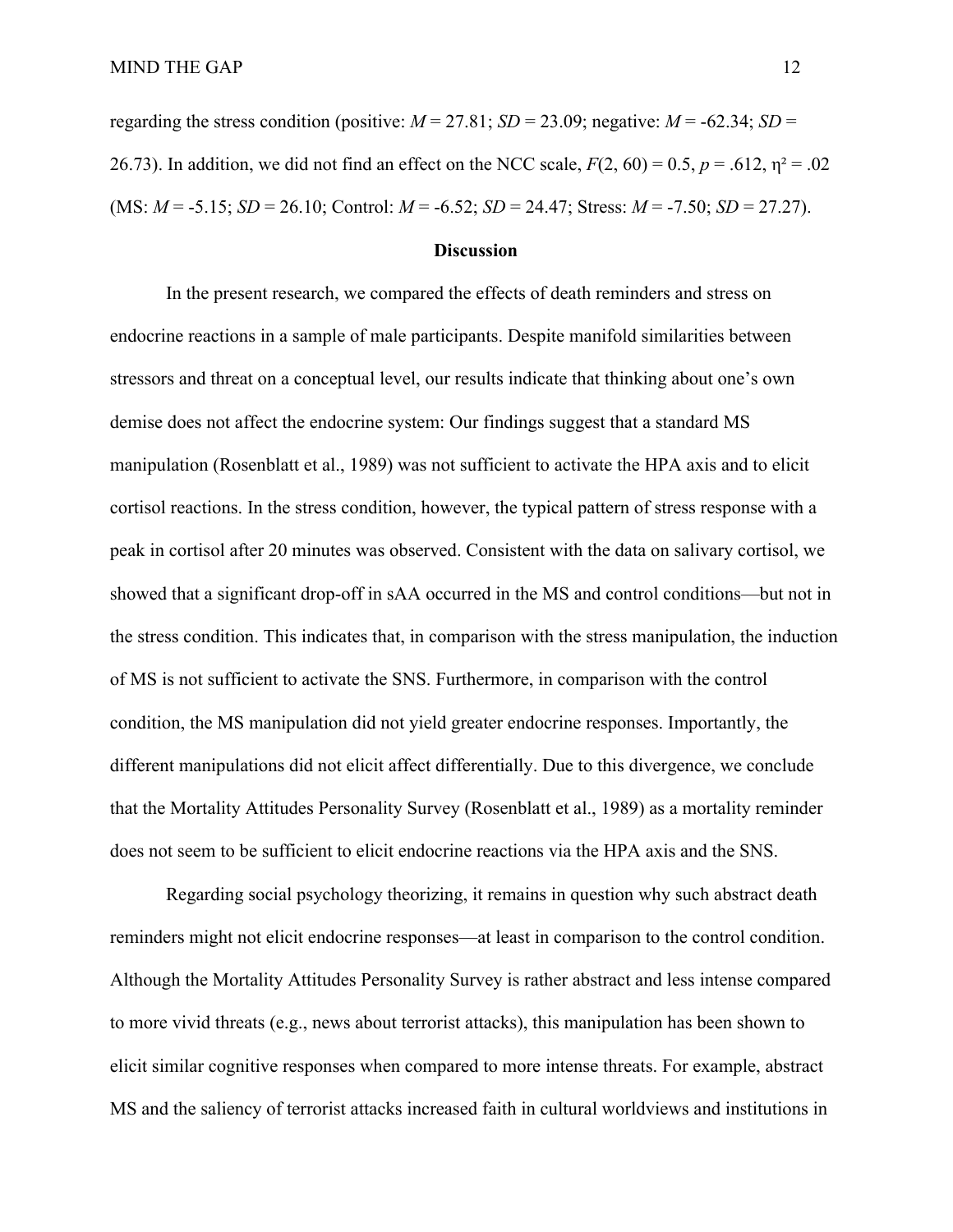laboratory and real life settings (e.g., Landau et al., 2004; Smith, Rasinski, & Toce, 2001). Consequently, it may be derived that a common mechanism contributes to these cognitive effects of more or less intense threat. However, despite these similarities on a cognitive level, by means of TMT it is not clear why a terrorist threat may elicit stress symptoms (Schuster et al., 2001), but a more abstract and less intense threat does not. Thus, future studies should investigate the boundary conditions that render threats effective to incite stress responses, and they should examine how death anxiety contributes to stress reactions.

One potential moderator of the effect concerns the duration of MS or stress exposure. Brief manipulations of MS, as the Mortality Attitudes Personality Survey (Rosenblatt et al., 1989), have consistently shown to elicit world-view defense as a part of coping behavior (Burke et al., 2010). Also, chronic exposure to MS seems to lead to chronic coping with world-view defense (Fernandez, Castano, & Singh, 2010). Likewise, there is evidence for stress reactions towards prolonged threat exposure, provided by Schuster et al. (2001). The authors show that extended exposure to threatening news might result in a heightened stress experience in comparison with brief exposure. By means of the present investigation, however, it remains unclear how prolonged experiences of abstract death reminders affect the endocrine system, and future research might address this topic.

Other relevant boundary conditions, which render threats effective to induce stress responses, may be derived from stress research. As already alluded to, perceived controllability is an important aspect which seems to be a common moderator of threat and stress responses (Dickerson & Kemeny, 2004; Fritsche et al., 2008). In fact, stressors and threats are most effective if they are perceived as uncontrollable. Thus, future studies may manipulate the perceived sense of control for stress and threat manipulations. For instance, MS may be rendered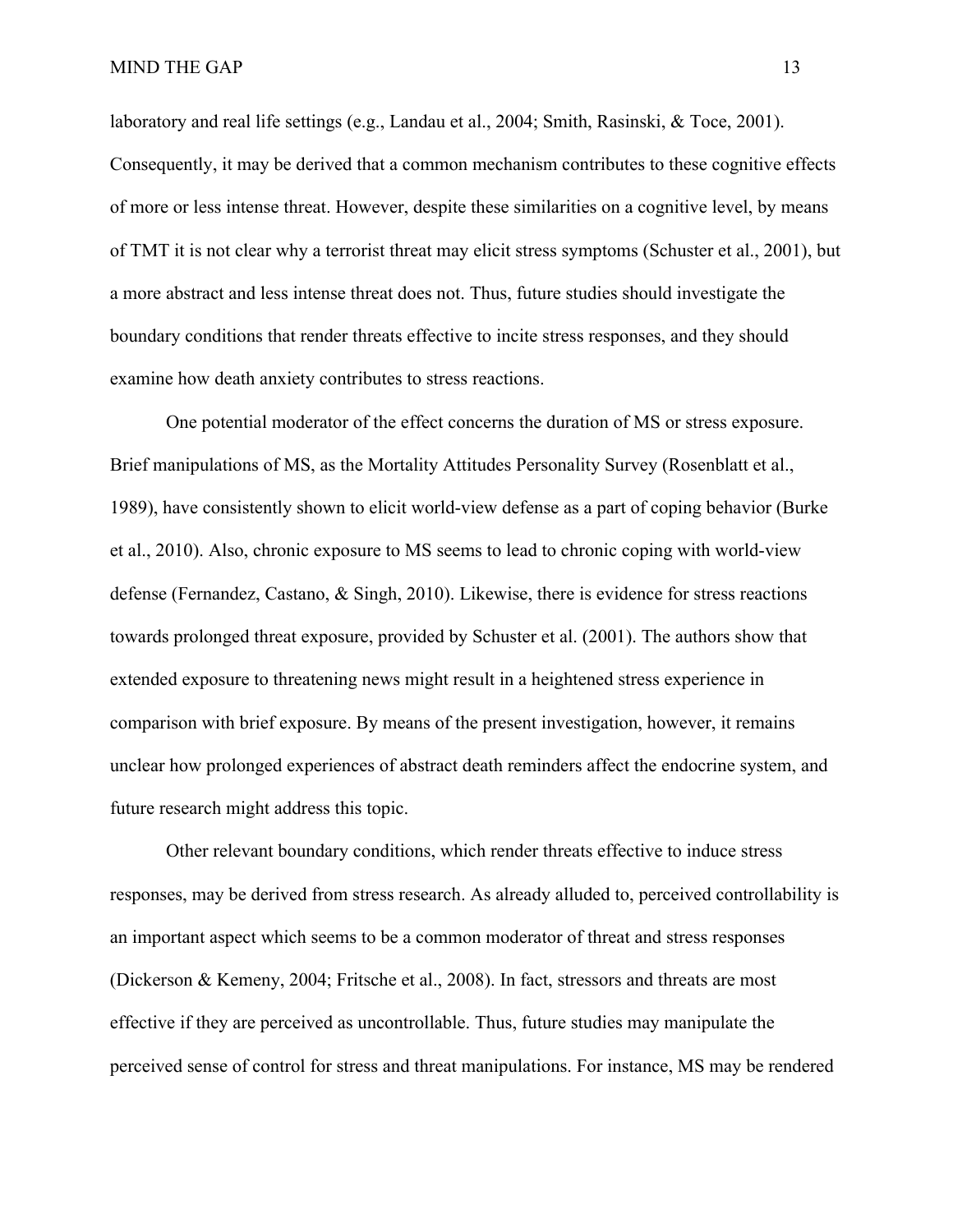less controllable by eliciting thought about an incurable illness or more controllable by thinking about suicide (Fritsche et al., 2008).

Another major difference of abstract MS manipulations compared to laboratory stress inductions is the social-evaluative nature of standard stress manipulations. In fact, the techniques which are most often used to induce stress, and which are well-known to elicit endocrine responses, possess a clear social-evaluative element (Dickerson & Kemeny, 2004). Thus, it is plausible to assume that threat may elicit endocrine responses if the contemplation of one's death is associated with a negative social evaluation. Future studies should decompose threat and stress manipulations reading their social and non-social features in order to provide a more specific understanding of their effect mechanisms.

In order to achieve these goals, future studies may incorporate additional measures to assess responses of the SNS. While this study focused on endocrine parameters – measuring salivary alpha-amylase and cortisol –, non-endocrine parameters, like blood pressure, heart rate variability, might be taken into account to investigate how MS affects the SNS. It is important to note that the manipulation used in the current investigation did not affect these measures in a study conducted in the beginnings of TMT research (Rosenblatt et al., 1989). Considering the theoretical and methodological advancement since the time when this study was conducted, future research may, however, use endocrine and non-endocrine measures to assess how and when MS affects psychophysiological processes. This could be especially insightful if one considers the proposed moderators.

In sum, this research provides first insights into differential endocrine responses elicited by standard laboratory stress and MS inductions. Nonetheless, further studies are necessary to improve our knowledge about the (dis-)similarities of existential threats and stressors, because this would provide implications for human health and work behavior as well as well-being  $(e.g.,)$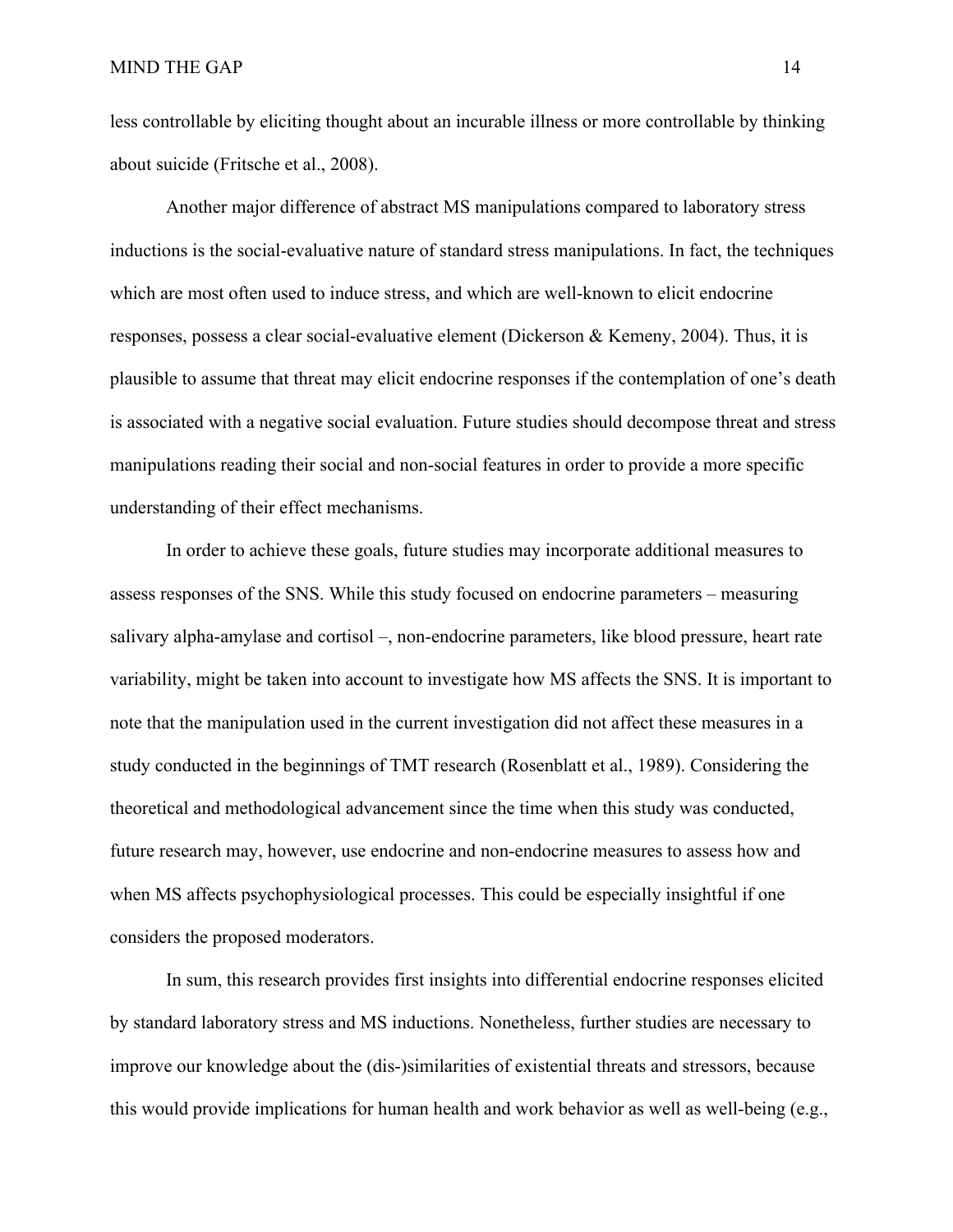Cohen, Janicki-Deverts, & Miller, 2007; Goldenberg & Arndt, 2008; Zapf, 2002). If we understand in which way MS and stress are related and unrelated, this knowledge may fortify our understanding of effective coping behaviors. Especially in a modern world, in which stress levels and threat exposure increase (Cohen & Janicki-Deverts, 2012; Gibson, 2007), this will be crucial to comprehend individual's cognitive, affective and physiological reactions to an increasingly challenging life. This way, research about the relation on threat and stress has the potential to strengthen and promote human's health and well-being.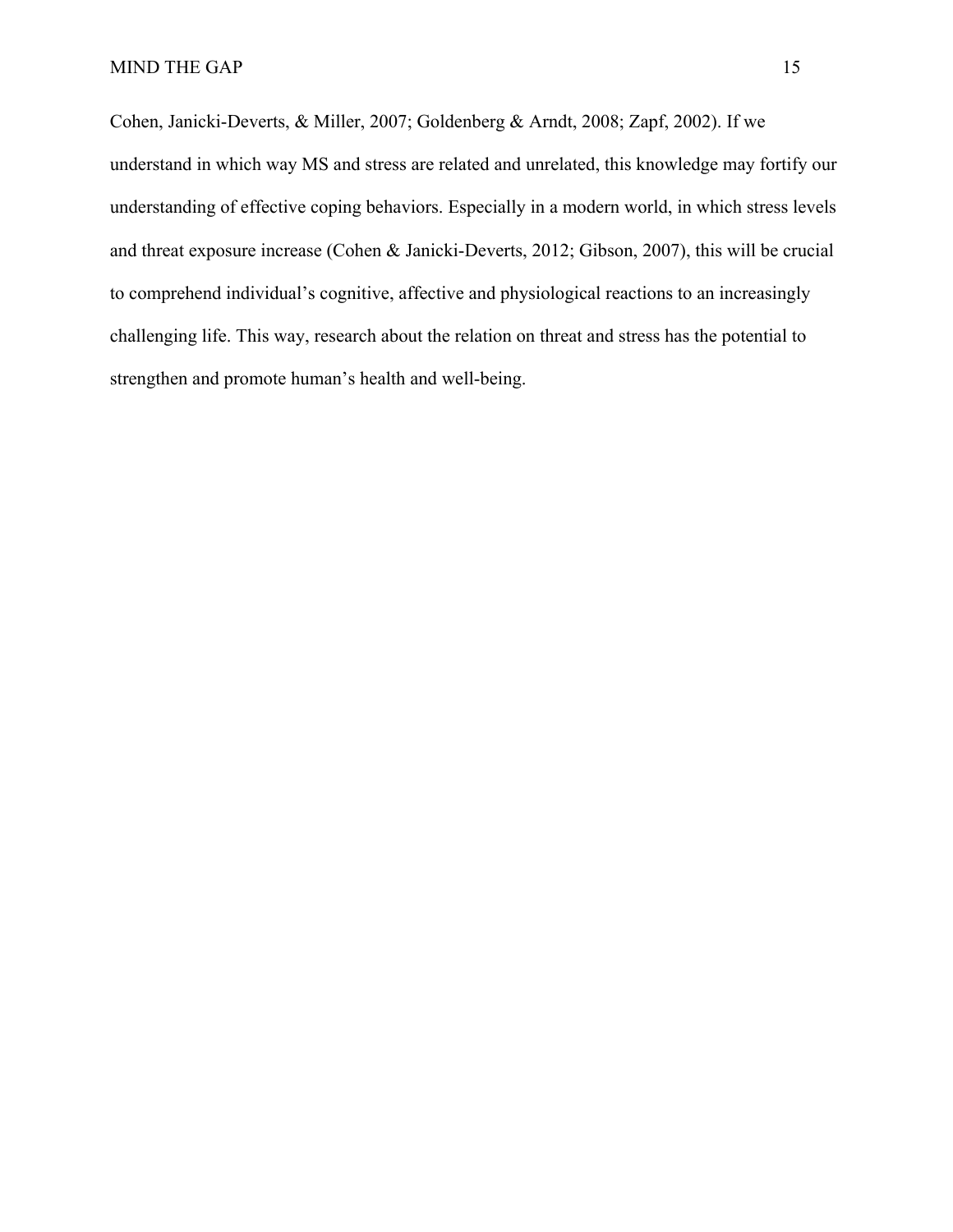## **Funding**

This research did not receive any specific grant from funding agencies in the public,

commercial, or not-for-profit sectors.

## **Disclosure statement**

The authors declared no conflicts of interest with respect to the authorship or the

publication of this article.

## **Data availability statement**

Materials, data, and the analysis script will be made available on https://osf.io/8enqh/. For review purposes, this information can be assessed via:

https://osf.io/8enqh/?view\_only=976bc4f4e8774c078af3a311db6e6a6f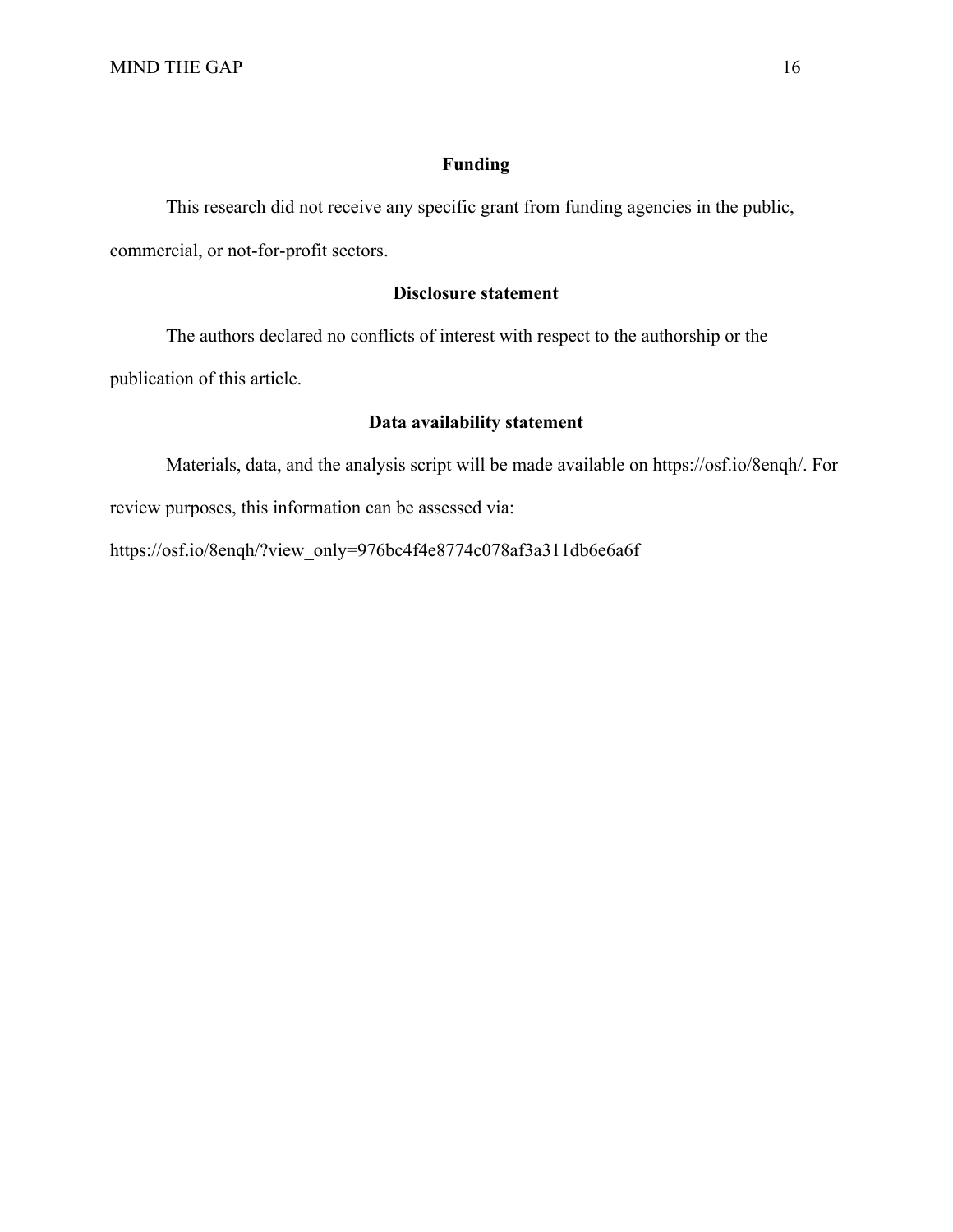#### **References**

Arndt, J., Vail III, K. E., Cox, C. R., Goldenberg, J. L., Piasecki, T. M., & Gibbons, F. X. (2013). The interactive effect of mortality reminders and tobacco craving on smoking topography. *Health Psychology*, *32*, 525–532. doi: 10.1037/a0029201

Becker, E. (1973). *The Denial of Death*. New York: Simon & Schuster.

- Burke, B. L., Martens, A., & Faucher, E. H. (2010). Two decades of terror management theory: A meta-analysis of mortality salience research. *Personality and Social Psychology Review, 14*, 155-195. doi: 10.1177/1088868309352321
- Charmandari, E., Tsigos, C., & Chrousos, G. (2005). Endocrinology of the stress response 1. *Annual Review of Physiololgy, 67*, 259-284. doi:

10.1146/annurev.physiol.67.040403.120816

- Chrousos, G. P., & Gold, P. W. (1992). The concepts of stress and stress system disorders: overview of physical and behavioral homeostasis. *Journal of the American Medical Association, 267*(9), 1244-1252. doi: 10.1001/jama.1992.03480090092034
- Cohen, S., & Janicki-Deverts, D. (2012). Who's Stressed? Distributions of Psychological Stress in the United States in Probability Samples from 1983, 2006 and 2009. *Journal of Applied Social Psychology, 42*, 1320–1334. doi: 10.1111/j.1559-1816.2012.00900.x
- Cohen, S., Janicki-Deverts, D., & Miller, G. E. (2007). Psychological stress and disease. *Journal of the American Medical Association, 298*(14), 1685-1687. doi: 10.1001/jama.298.14.1685
- Dickerson, S. S., & Kemeny, M. E. (2004). Acute stressors and cortisol responses: a theoretical integration and synthesis of laboratory research. *Psychological bulletin, 130*(3), 355-391. doi: 10.1037/0033-2909.130.3.355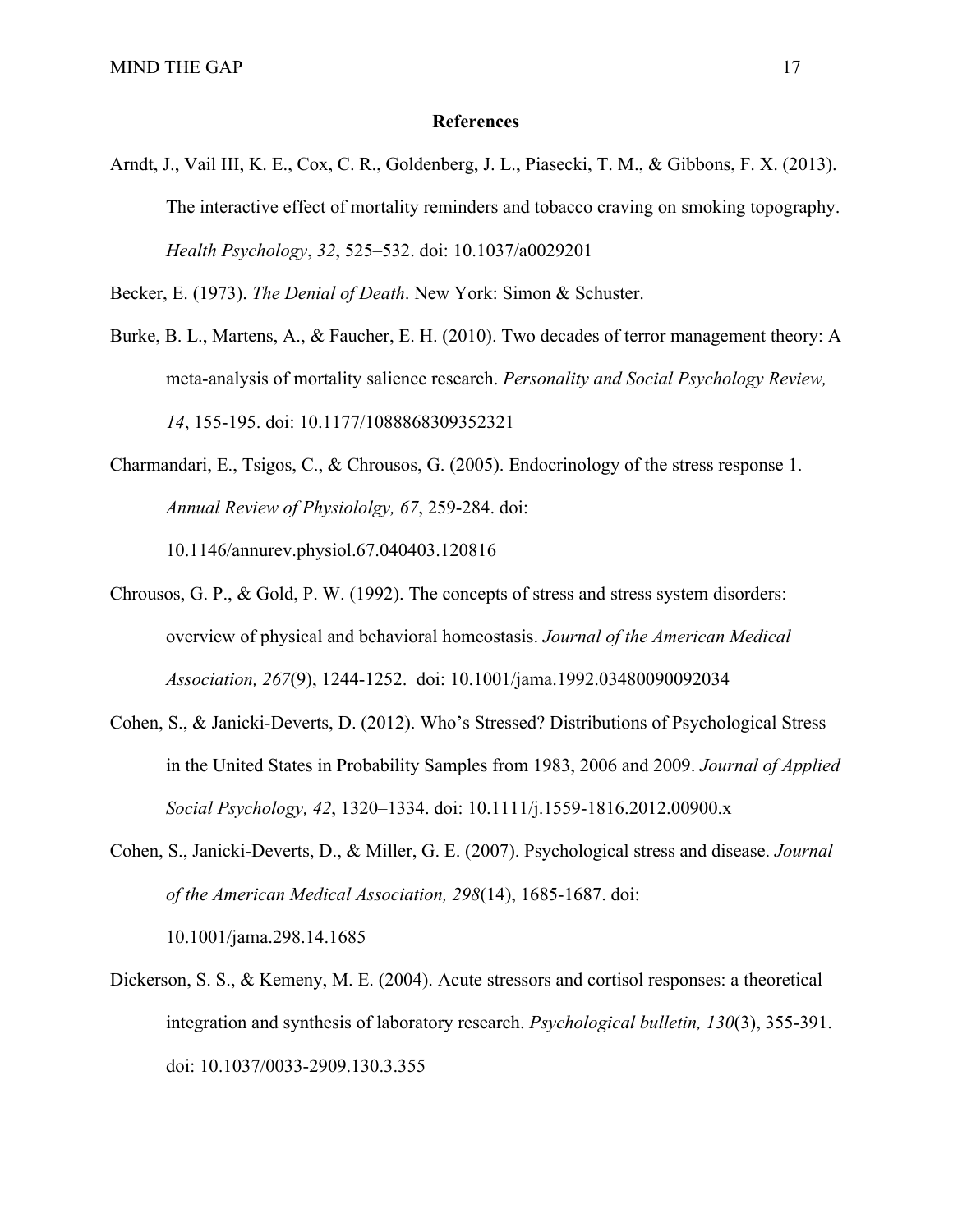- Dressendörfer, R. A., Kirschbaum, C., Rohde, W., Stahl, F., & Strasburger, C. J. (1992). Synthesis of a cortisol-biotin conjugate and evaluation as a tracer in an immunoassay for salivary cortisol measurement. *The Journal of Steroid Biochemistry and Molecular Biology*, *43*(7), 683-692. doi: 10.1016/0960-0760(92)90294-S
- Fernandez, S., Castano, E., & Singh, I. (2010). Managing death in the burning grounds of Varanasi, India: A terror management investigation. *Journal of Cross-Cultural Psychology*, *41*(2), 182-194. doi: 10.1177/0022022109354376
- Fritsche, I., Jonas, E., & Fankhänel, T. (2008). The role of control motivation in mortality salience effects on ingroup support and defense. *Journal of Personality and Social Psychology*, *95*(3), 524-541. doi: 10.1037/a0012666
- Gibson, M. (2007). Death and mourning in technologically mediated culture. *Health Sociology Review, 16*(5), 415-424. doi: 10.5172/hesr.2007.16.5.415
- Goldenberg, J. L., & Arndt, J. (2008). The implications of death for health: a terror management health model for behavioral health promotion. *Psychological Review*, *115*(4), 1032-1053. doi: 10.1037/a0013326
- Kudielka, B. M., Hellhammer, D. H., & Wüst, S. (2009). Why do we respond so differently? Reviewing determinants of human salivary cortisol responses to challenge. *Psychoneuroendocrinology, 34*(1), 2-18. doi: 10.1016/j.psyneuen.2008.10.004
- Landau, M., Solomon, S., Greenberg, J., Cohen, F., Pyszczynski, T., Arndt, J., Miller, C., Ogilvie, D., & Cook, A. (2004). Deliver us from evil: The effects of mortality salience and reminders of 9/11 on support for President George W. Bush. *Personality and Social Psychology Bulletin, 30*, 1136-1150. doi: 10.1177/0146167204267988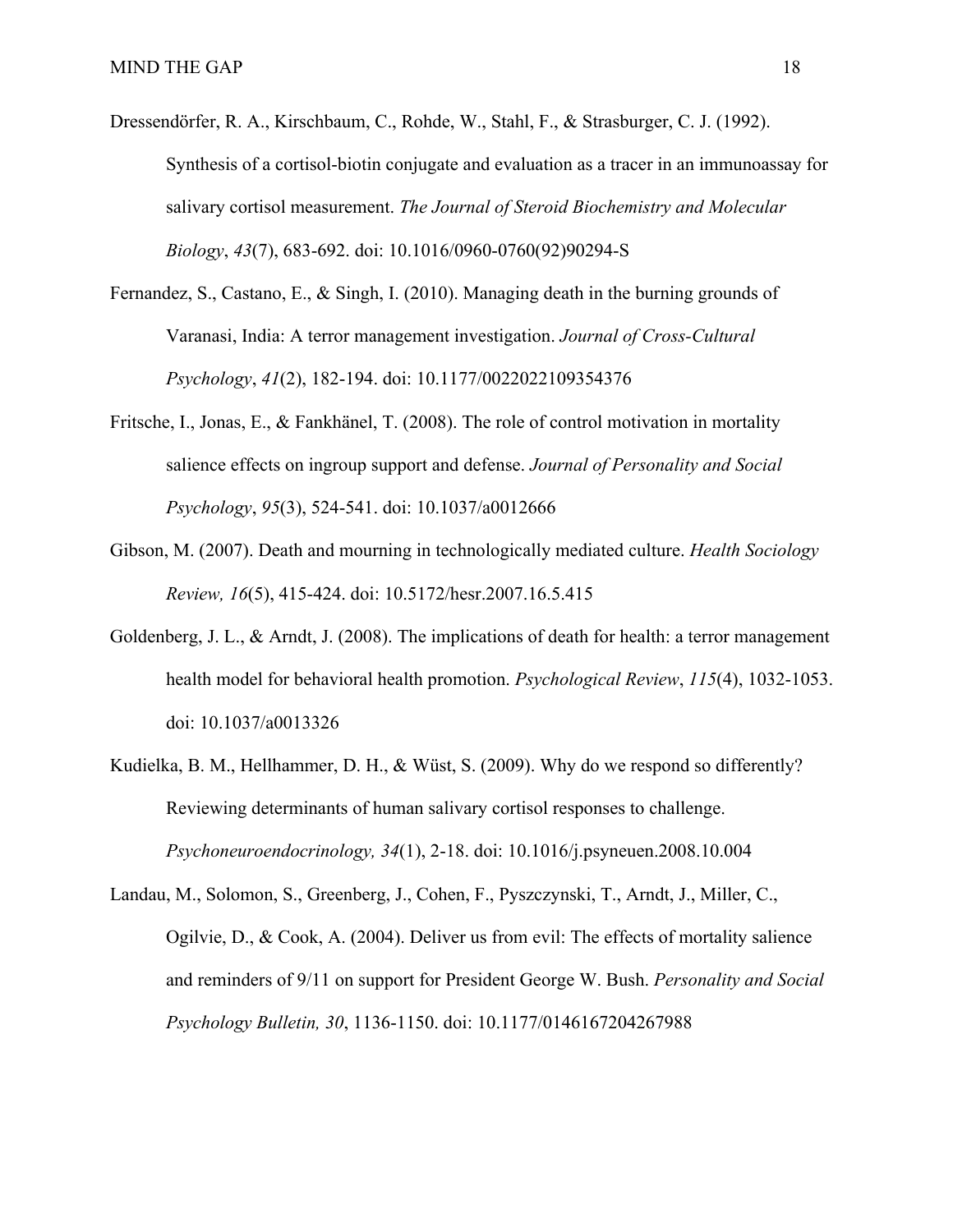- Lorentz, K., Gütschow, B., & Renner, F. (1999). Evaluation of a direct α-amylase assay using 2 chloro-4-nitrophenyl-α-D-maltotrioside. *Clinical Chemistry and Laboratory Medicine, 37*(11-12), 1053-1062. doi: 10.1515/CCLM.1999.154
- McKee, S. A., Sinha, R., Weinberger, A. H., Sofuoglu, M., Harrison, E. L., Lavery, M., & Wanzer, J. (2011). Stress decreases the ability to resist smoking and potentiates smoking intensity and reward. *Journal of Psychopharmacology*, *25*, 490–502. doi: 10.1177/0269881110376694
- Monat, A., Averill, J. R., & Lazarus, R. S. (1972). Anticipatory stress and coping reactions under various conditions of uncertainty*. Journal of Personality and Social Psychology, 24*(2), 237. doi: 10.1037/h0033297
- Nater, U. M., & Rohleder, N. (2009). Salivary alpha-amylase as a non-invasive biomarker for the sympathetic nervous system: current state of research. *Psychoneuroendocrinology*, *34*(4), 486-496. doi: 10.1016/j.psyneuen.2009.01.014
- Pyszczynski, T., Solomon, S., & Greenberg, J. (2015). Chapter One-Thirty Years of Terror Management Theory: From Genesis to Revelation*. Advances in Experimental Social Psychology, 52*, 1-70. doi: 10.1016/bs.aesp.2015.03.001
- Rosenblatt, A., Greenberg, J., Solomon, S., Pyszczynski, T., & Lyon, D. (1989). Evidence for terror management theory: I. The effects of mortality salience on reactions to those who violate or uphold cultural values. *Journal of Personality and Social Psychology*, *57*(4), 681-690. doi: 10.1037/0022-3514.57.4.681
- Schlink, S., & Walther, E. (2007). Short and sweet: A German short scale to measure need for cognitive closure. *Social Psychology* (former *Zeitschrift für Sozialpsychologie), 38*(3), 153-161. doi: 10.1024/0044-3514.38.3.153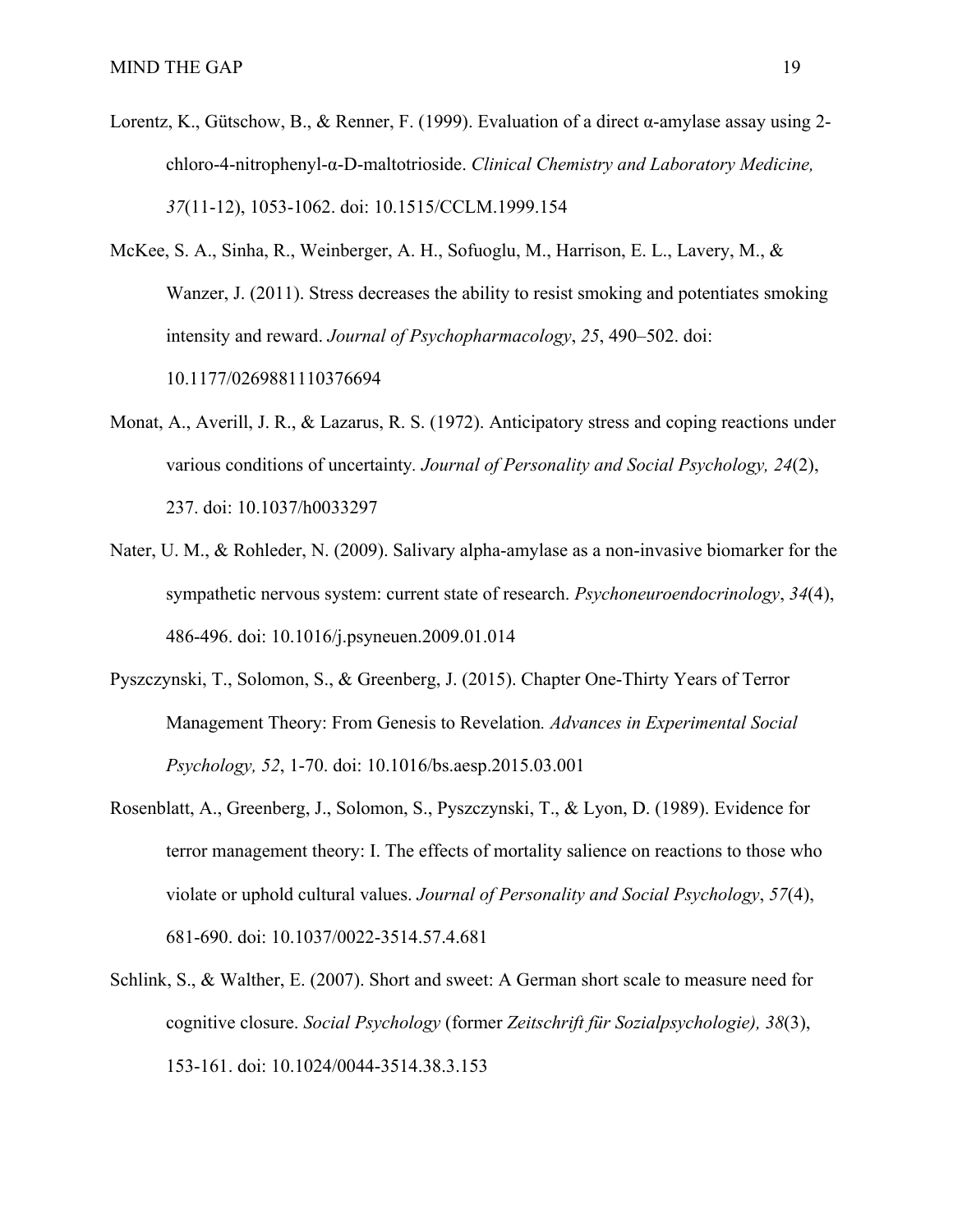- Schuster, M. A., Stein, B. D., Jaycox, L. H., Collins, R. L., Marshall, G. N., Elliott, M. N., ... & Berry, S. H. (2001). A national survey of stress reactions after the September 11, 2001, terrorist attacks. *New England Journal of Medicine*, *345*(20), 1507-1512. doi: 10.1056/NEJM20011115345202
- Schwabe L., Haddad, L., & Schächinger, H. (2008). HPA axis activation by a socially evaluated cold pressor test. *Psychoneuroendocrinology, 33*, 890–895. doi: 10.1016/j.psyneuen.2008.03.001
- Smith, T., Rasinski, K., & Toce, M. (2001). *America rebounds: A national study of public response to the September 11th terrorist attacks*. Chicago, IL: A National Organization for Research at the University of Chicago.
- Starcke, K., & Brand, M. (2012). Decision making under stress: a selective review. *Neuroscience & Biobehavioral Reviews*, *36*(4), 1228-1248. doi: 10.1016/j.neubiorev.2012.02.003
- Tritt, S. M., Inzlicht, M., & Harmon-Jones, E. (2012). Toward a biological understanding of mortality salience (and other threat compensation processes). *Social Cognition*, *30*(6), 715-733. doi: 10.1521/soco.2012.30.6.715
- Van den Bos, K. (2009). Making sense of life: The existential self trying to deal with personal uncertainty. Psychological Inquiry, 20(4), 197-217. doi: 10.1080/10478400903333411
- Vrijkotte, T. G., Van Doornen, L. J., & De Geus, E. J. (2000). Effects of work stress on ambulatory blood pressure, heart rate, and heart rate variability. *Hypertension*, *35*(4), 880- 886. doi: 10.1161/01.HYP.35.4.880
- Watson, D., Clark, L. A., & Tellegen, A. (1988). Development and validation of brief measures of positive and negative affect: the PANAS scales*. Journal of Personality and Social Psychology*, *54*(6), 1063. doi: 10.1037/0022-3514.54.6.1063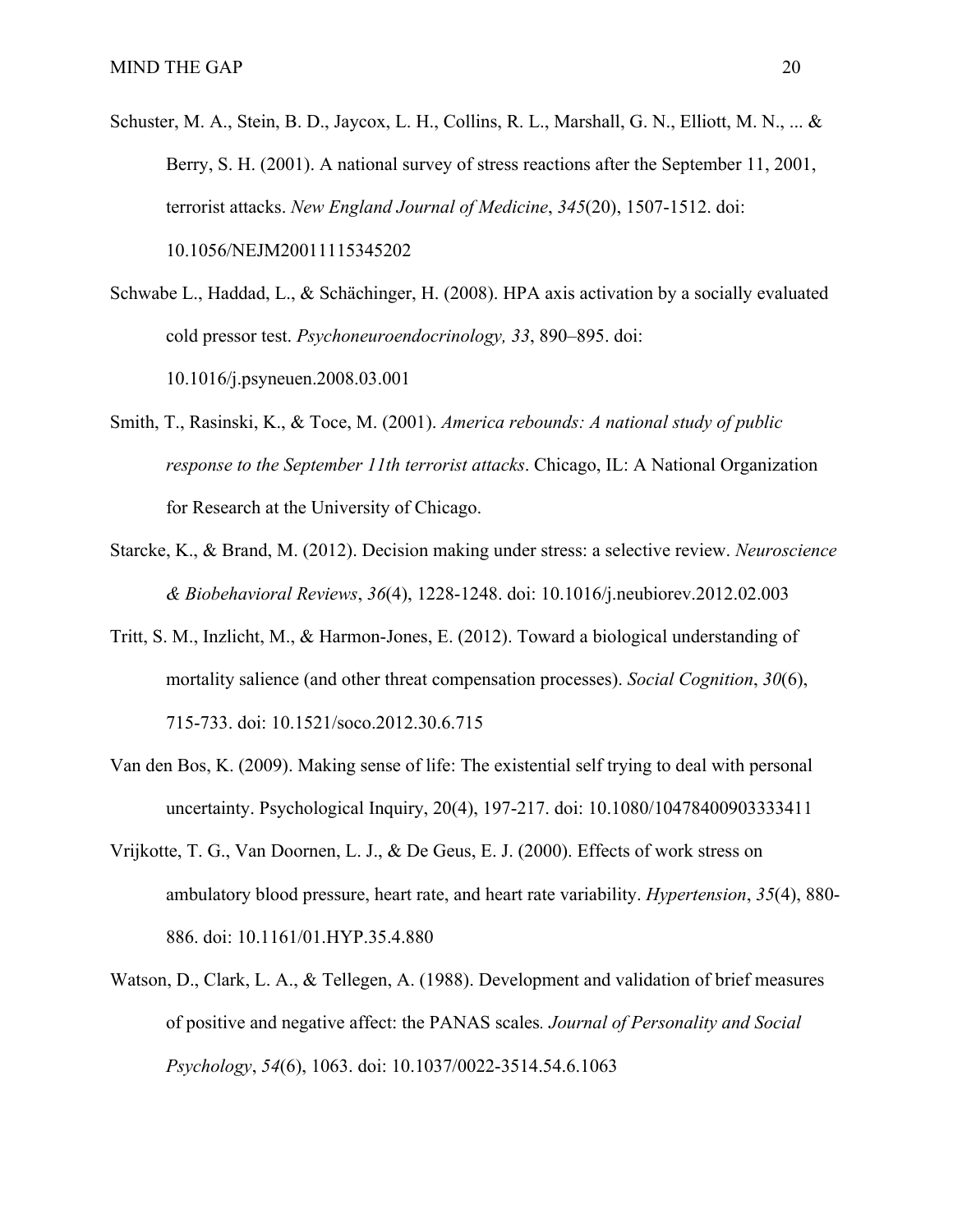- Webster, D. M., & Kruglanski, A. W. (1994). Individual differences in need for cognitive closure*. Journal of Personality and Social Psychology, 67*(6), 1049. doi: 10.1037/0022- S3514.67.6.1049
- Zapf, D. (2002). Emotion work and psychological well-being: A review of the literature and some conceptual considerations. *Human Resource Management Review*, *12*(2), 237-268. doi: 10.1016/S1053-4822(02)00048-7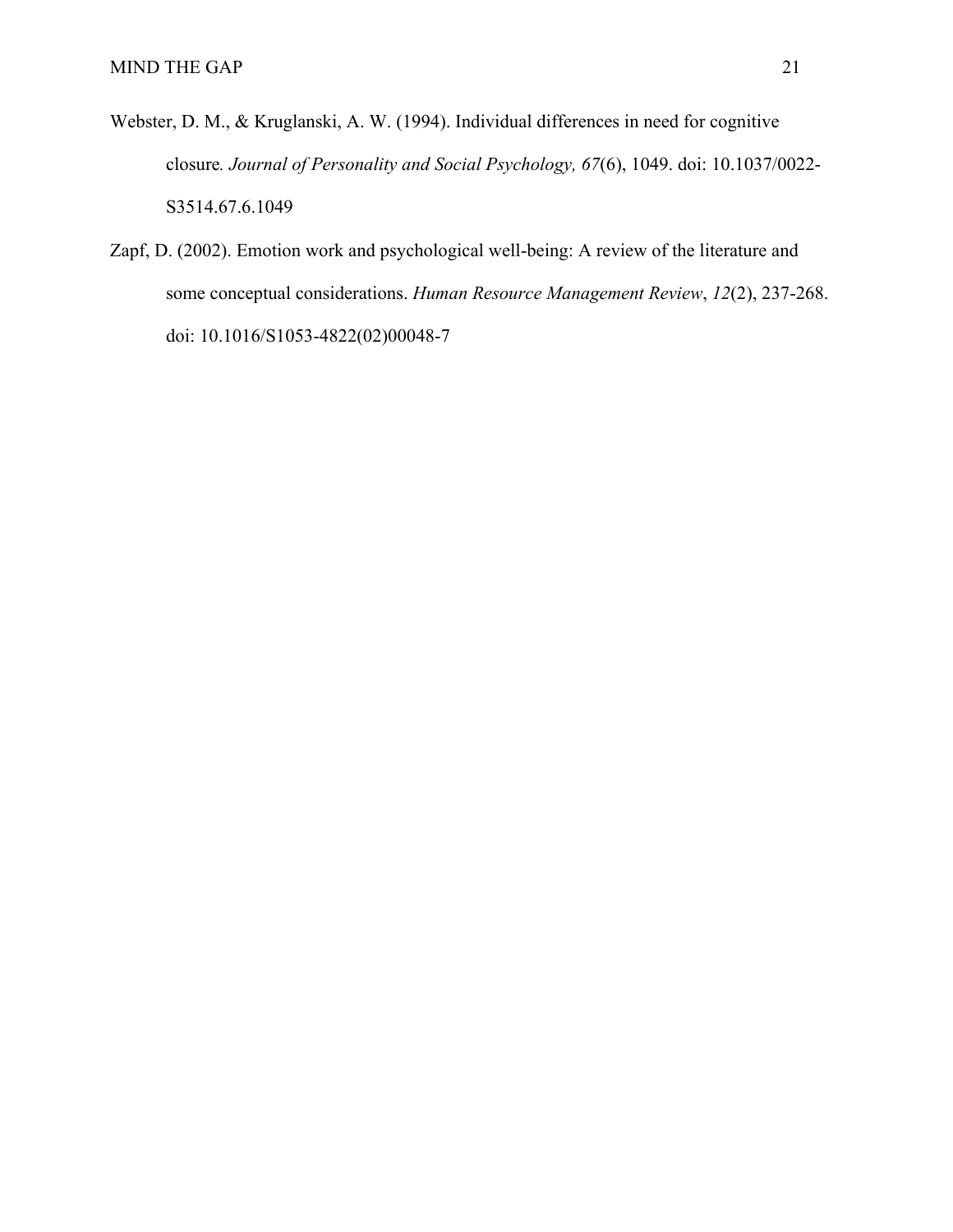## **Foot Notes**

<sup>1</sup>We did not apply for ethical approval for this specific study. This is because the procedures (including the SECPT) have been approved before (and after) this study was conducted by the local ethics committee. By the time at which the study was planned and conducted, it was a common approach at our university to get ethical approval for the procedure instead of the particular study.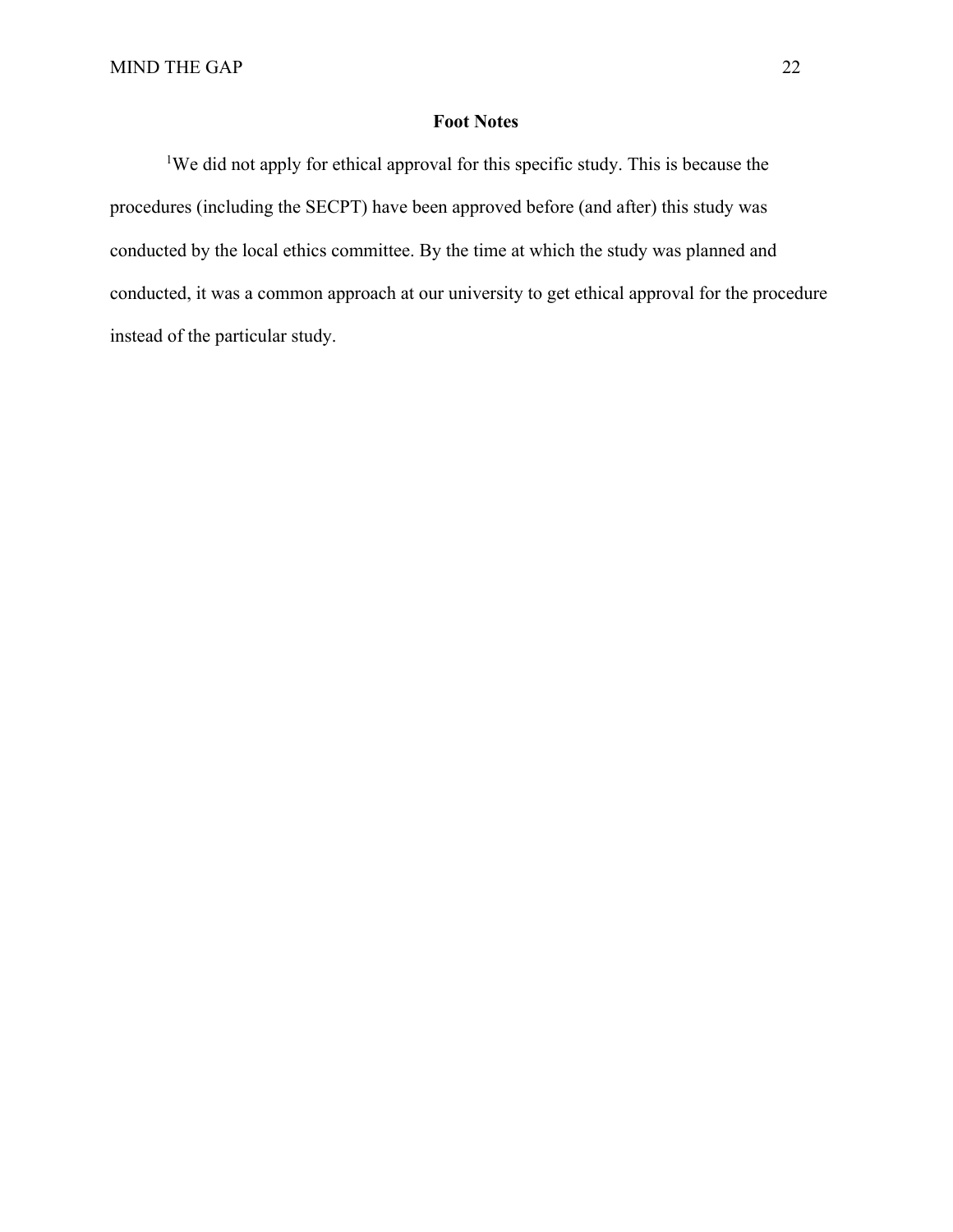## **Figure Caption**

*Figure 1*. Cortisol levels across times of measurement in the different conditions. Error bars represent standard errors.

*Figure 2*. α-amylase levels across at Baseline and Time 1 in the different conditions. Error bars represent standard errors.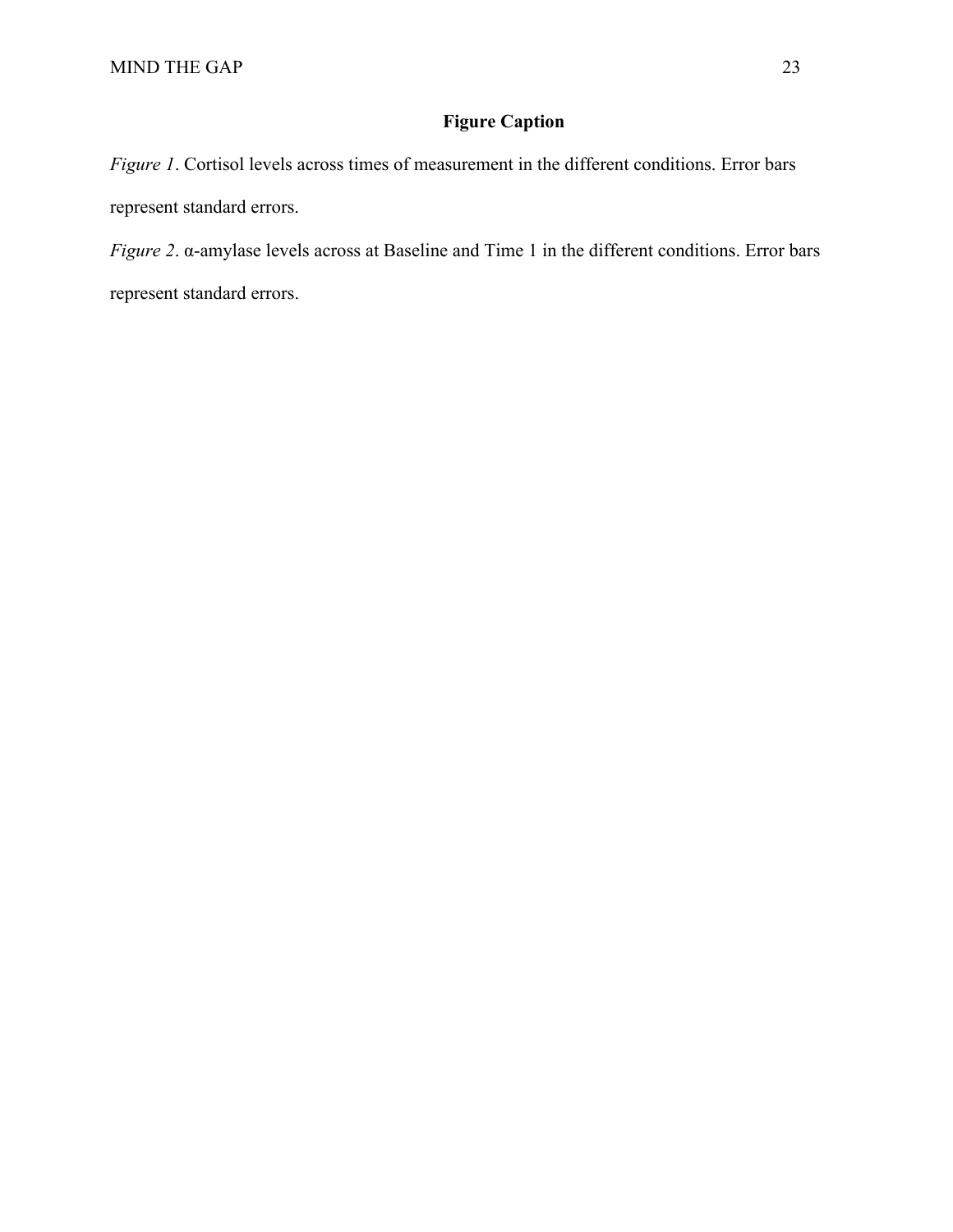MIND THE GAP 24

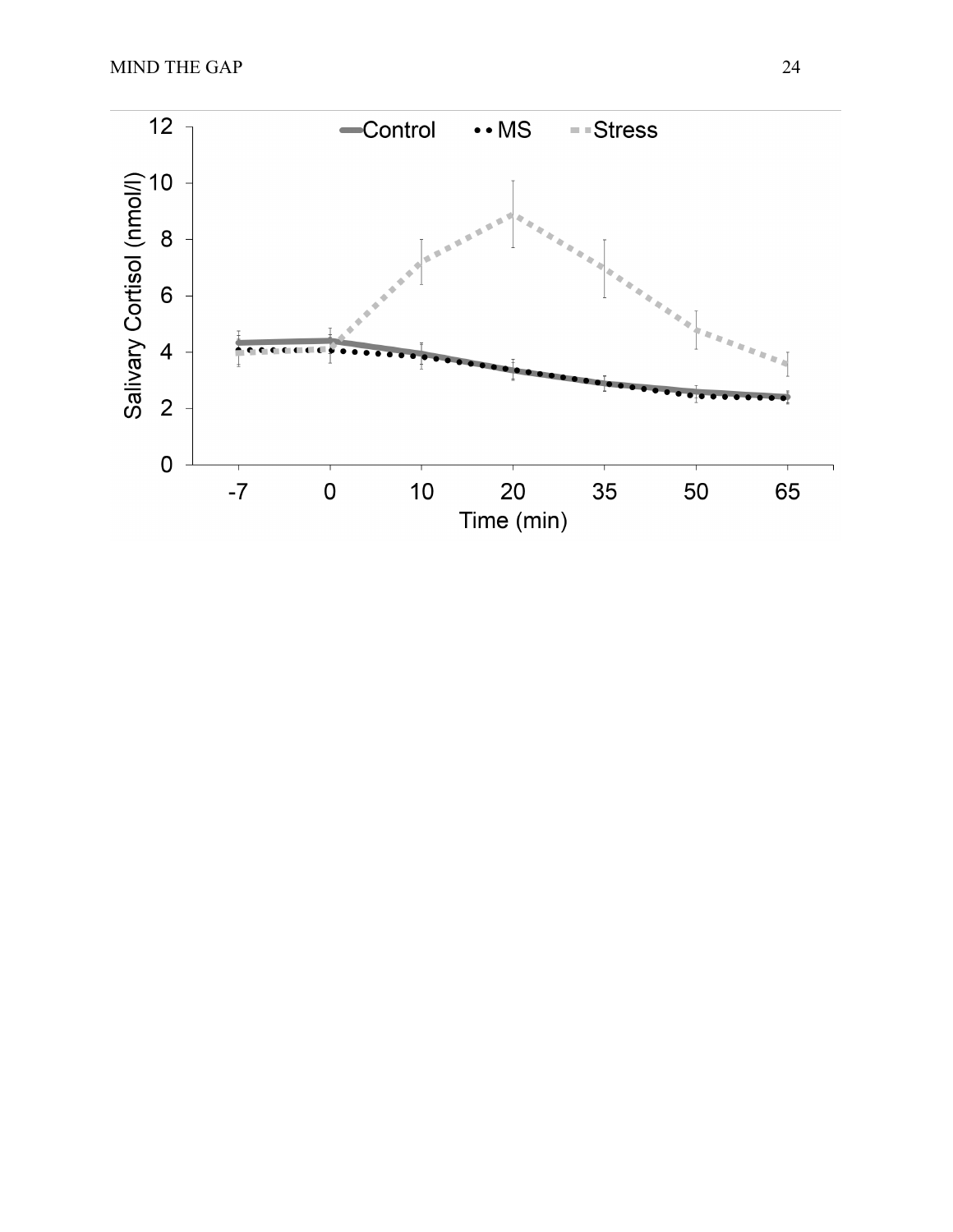